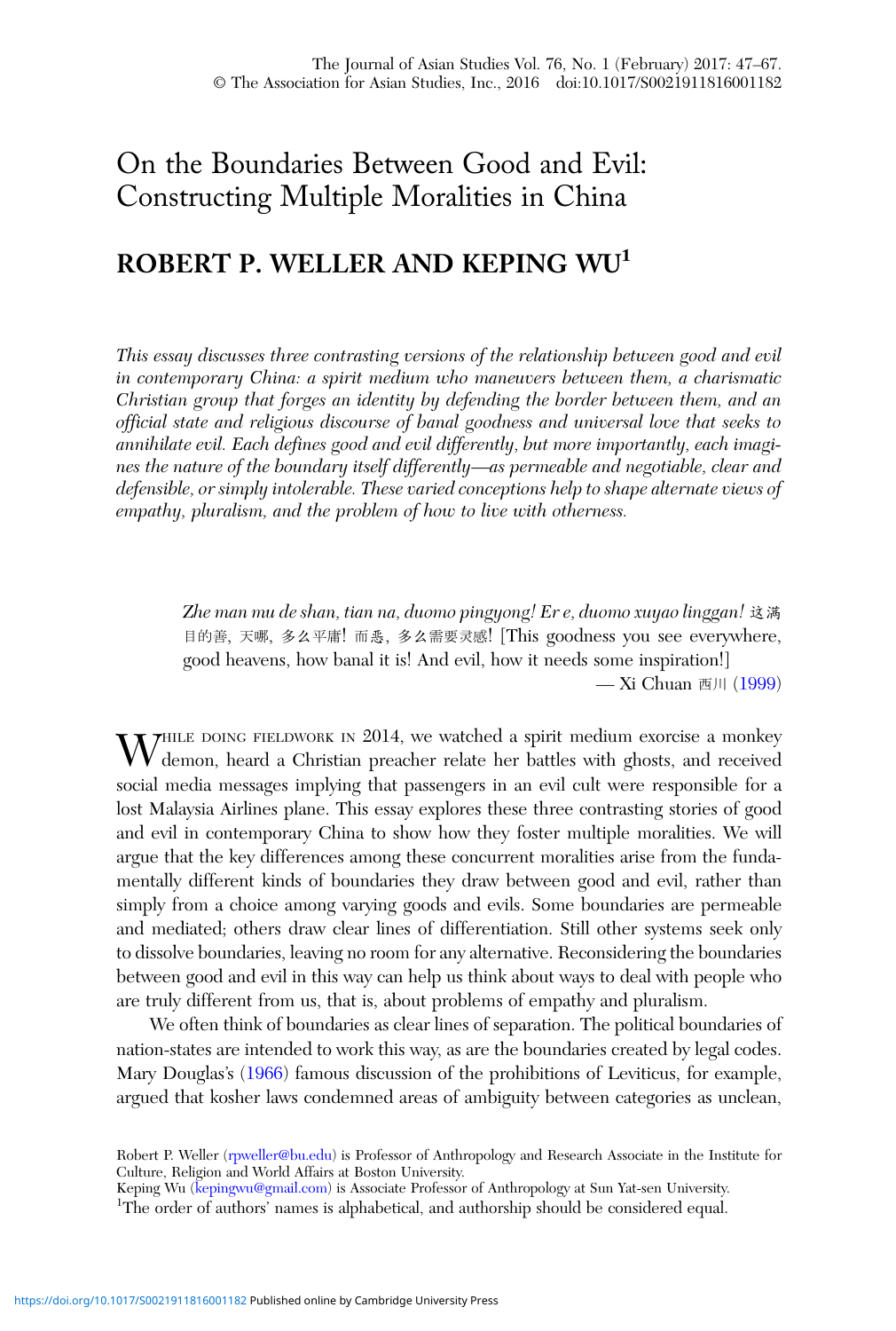and thus clarified and solidified boundaries. Nevertheless, other ways of thinking about boundaries can be just as important. Seligman and Weller [\(2012](#page-19-0), 5) thus explore how humans "create boundaries and transcend them at the same time" and argue that while categories are important means through which we understand the world, ambiguities allow us to live together despite differences created by boundaries.

Rituals, for example, always cross and recross boundaries, most obviously between the sacred and profane, and between ritual time and ordinary time. They work more like cell walls than brick walls, allowing and encouraging movement across the boundaries that they define. This ability to cross over the separations of self, ethnicity, or nation is a key reason why some early Confucian texts emphasized the critical role of ritual in creating social order.<sup>2</sup> Still other kinds of boundaries can instead be fuzzy and open, leaving wide space for ambiguity or contextual renegotiation. Such alternate understandings of boundaries are especially important for thinking about the relation between self and other because they deal differently with issues of ambiguity and difference (Seligman and Weller [2012](#page-19-0)). Each of the three cases we discuss here imagines the boundaries between good and evil (and thus in a sense between self and other) very differently.<sup>3</sup> That is why we see them as fundamentally alternative moral worlds, even if their various concepts of good and evil overlap.

Two of our cases tie intimately to contemporary life in the booming cities of southern Jiangsu Province, one of China's most developed regions; the third is national, although we will focus to some extent on its implementation in Jiangsu.<sup>4</sup> The first case was a battle waged between a spirit medium possessed by Sakyamuni Buddha and a monkey demon (houzi jing 猴子精) who had infiltrated a woman's body. The spirit medium's power, as we will discuss, though attributed to the Buddha, comes from his ability to negotiate between good and evil and to harness the power of the evil. The boundaries here are ambiguous and easily crossed. The second case is the story of how a preacher joined the True Jesus Church, a loosely Pentecostal movement she helped bring back to life in one large city in the 1990s. The process for her was an exhausting battle against ghosts and demons (gui 鬼), and similar battles continue to be an important part of the discourse of this group. Here the boundary between good and evil is not permeable, but must be clearly defined in order to consolidate group identity. Finally we will discuss condemnations of "evil cults" (xie jiao 邪教), which have taken place nationally. These condemnations

<sup>&</sup>lt;sup>2</sup>For an example from the *Book of Rites*, see Puett  $(2010)$  $(2010)$ .<br><sup>3</sup>We are using the word "evil" here mostly as a loose and by

<sup>&</sup>lt;sup>3</sup>We are using the word "evil" here mostly as a loose and broad translation of the Chinese term  $xie$ 邪, because that is the term we heard most often from our informants. Usually translated as "evil" or "heterodox," literal readings of xie include "crooked" and "irregular." It is the opposite of zheng  $E$ , meaning upright or orthodox. There are many other plausible candidates for "evil" in Chinese as well, including *bushan* 不善 (non-good), zuie 罪恶 (crimes and loathsomeness, Christian "sin"),  $yinci$  淫祠 (immoral temples), and others.

<sup>&</sup>lt;sup>4</sup>Because of privacy concerns, we will be vague about exact locations and will generally not use real names. The primary field sites include Nanjing, Suzhou, Changzhou, and Changshu, all of which have populations of at least one million. All of the cases and interviews we discuss in detail here occurred in 2013–14, when Weller spent a year doing fieldwork in the region and Wu spent several months. Wu's field research in the region extends back to 2006. Most of this work focused on religion and philanthropy, especially in Buddhism and Christianity. These incidents of evil were an unforeseen benefit of that fieldwork.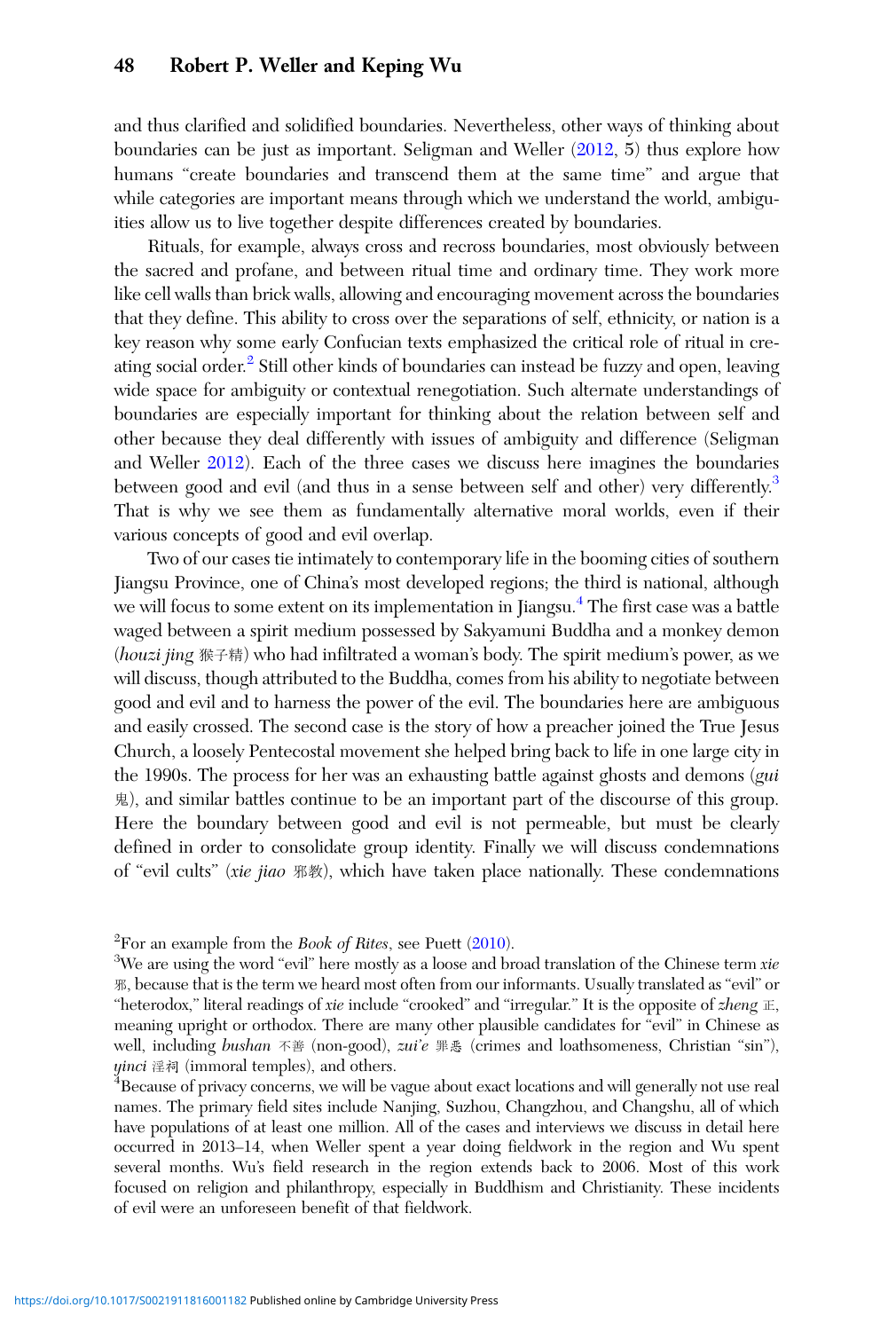occur within a larger discourse of universal, unbounded goodness and love that these groups promote; it has strong affinities with post-Enlightenment ideas of universal values in a world of progress. This talk of generalized love never mentions evil and leaves no apparent space for a boundary around goodness, but evil nevertheless remains out there and must be destroyed to maintain the imagined boundlessness of good. We will turn in this final case briefly to Freud, who discussed (in a rather different context) how ideals of universal love can also drive extreme versions of intolerance boundaries (and the people on the other side of them) that should be annihilated rather than clarified or crossed.

Talking about multiple sets of good and evil with different kinds of relationships between them reminds us that we need to be careful not to read the particular Western theological history of Evil into every context. There are lots of different evils, each reshaped by the good with which it interacts and by the nature of the boundary around it. Alternative conceptions of the relation between good and evil thus create different moralities. By emphasizing the symbiosis and multiplicity of good and evil, we aim to bypass what some have called the "Durkheimian trap" in current discussions on the anthropology of morality—the argument about whether morality means routinely following a set of social norms or instead means that individuals must consciously choose among conflicting values (Yan [2011b\)](#page-20-0). Yunxiang Yan, for example, describes contemporary China as a place with multiple ethical discourses and moral practices that coexist in tension and contradiction. Even though he sees a general shift toward an individualistic ethics of rights and self-development, he argues that the older forms still operate as deep currents (Yan [2011a,](#page-20-0) 70).

Similarly, the three versions of good and evil we discuss are present concomitantly, creating a dynamic field. We hope to make a stronger point, however, that the nature of the boundaries drawn between them may be more significant than the content of the various ethical traditions. A focus on the boundary itself helps clarify how morality depends on more than just the choices we make: it depends on how we conceptualize the relationship between good and evil rather than just the specific content of the categories. In taking this approach, we are drawing on recent literature in the anthropology of morality that leaves space for multiple moralities, but our emphasis on the nature of the boundaries is quite different from that literature's focus on freedom and agency (Laidlaw [2014\)](#page-19-0) and on the "morality of choice" in times of cultural change (Robbins [2007](#page-19-0)).

It is not possible in this article to discuss the modern history of ethical change in China; the situation is so complex as to defy easy summary. It is tempting to suggest an evolution from the sort of relational morality which Fei Xiaotong ([1992\)](#page-18-0) suggested was traditionally Chinese, to the class-based love (and hate) of the Maoist period, to a more universalizing discourse of individual-based ethics today. Such a story indeed captures part of the picture in China today, and we will expand on it in the section about love below. Yet it greatly underestimates the complexity of ethical thought both now and historically in China. Older moralities continued through the Maoist period (see Yan [2011a](#page-20-0)), but they also constantly adapted. Thus all three versions of goodness and evil that we discuss are fully modern in the sense that they continue to make sense of contemporary experience for people. Nevertheless, as we will discuss below, our focus on the nature of the boundary suggests that the one with the least space for tolerance and empathy may be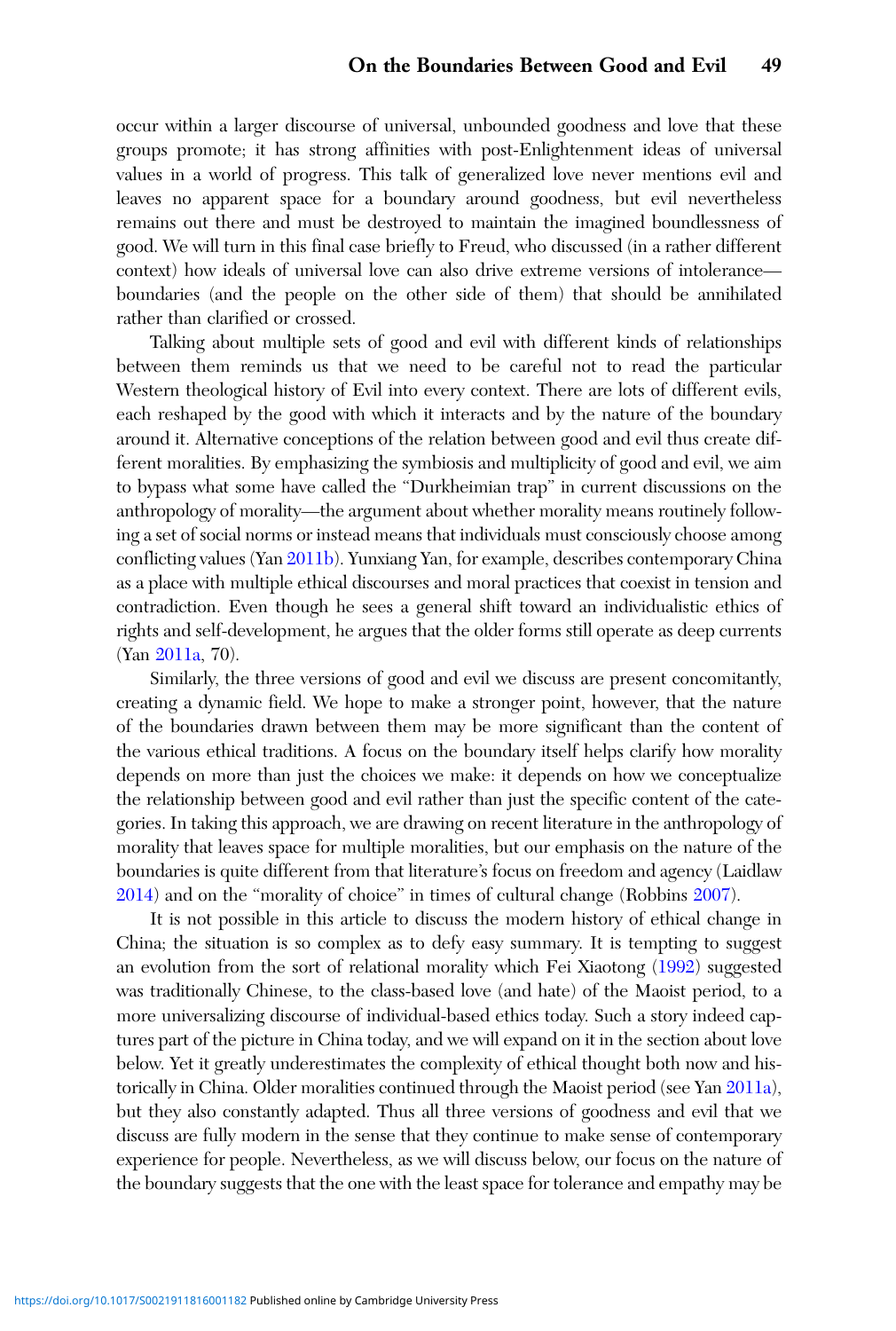the most universalizing version of goodness, which has tended to dominate the discourse of "modern" morality and philanthropy in China and elsewhere.

#### BUDDHA BATTLES A MONKEY DEMON

Chen is an "incense leader" (xiangtou <sup>香</sup>头) with a large network of followers and an imposing reputation that includes rumors of ties to both the police and less savory social elements. The term "incense leader" in this region refers to people who can take one or more of three different roles: they mediate relations between clients and religious specialists by arranging major household rituals like funerals, they arrange pilgrimages to important temples, and they act as spirit mediums. Chen performs all three roles, and is thus a mediator between different kinds of religious actors, between temples, and between humans and the spirit world. He lives in a large, elaborate mansion at the expanding edge of the city—an area that was mostly agricultural a decade earlier. From the outside there are no obvious religious markers except a large pile of ash from the recent burning of spirit money. His main shrine is in a steel-sided building to the right of the house; with the doors closed it appears to be a garage.

Inside, however, the shrine centers on an altar to Sakyamuni and has the usual paraphernalia of a temple. On a bright spring morning in 2014, he sat in the large leather chair behind the desk to the right of the altar, while one of us chatted with him and various clients who wandered in.<sup>5</sup> Chen's story is not unusual for a spirit medium. He was plagued with illness from when he was about eight years old until Sakyamuni and Guanyin began speaking to him when he was sixteen. Those gods, he explained, look nothing like what we would expect from the usual paintings and statues. Sakyamuni in particular bears little resemblance to the calm and kindly images we usually see. He is actually enormous and very dark, with bare feet. Most striking is a band of blackness all around his eyes, which Chen kept emphasizing. This is a Buddha to inspire awe in Rudolf Otto's sense: fear as much as love, dread as much as respect (Otto [1958](#page-19-0)). Such power is what lets Chen do battle with demonic spirits.

As we were talking, a tall, gaunt woman walked in without a word and began worshiping in front of the altar. Chen quickly shooed her out to stand alone in the courtyard in front of the building while he continued our conversation. At one point he said, "You know, there are really a lot of evil things (xie dongxi  $\mathcal{R} \star \mathcal{B}$ ) in the world right now. It hasn't been this bad for maybe twelve or thirteen years." When asked what he meant by "evil things," he frowned and silently pointed at the woman standing outside. Like many of his clients, she had no social ties to Chen before she got sick. She had just heard of his reputation and came to see him. He thus treated her without knowing much about her life. Cured clients sometimes establish stronger ties with Chen and now form a network of several dozen people. Some of them become his formal disciples. This woman, however, had not maintained the tie and so was not well known to Chen or

<sup>&</sup>lt;sup>5</sup>We are grateful to the anthropologist Yang Der-Ruey for introducing us to Chen. He was also present on this occasion. Weller spent time with Chen and several of his disciples after this, and again during a visit in 2015. Both authors have also spent much longer periods of time with other incense leaders in the region.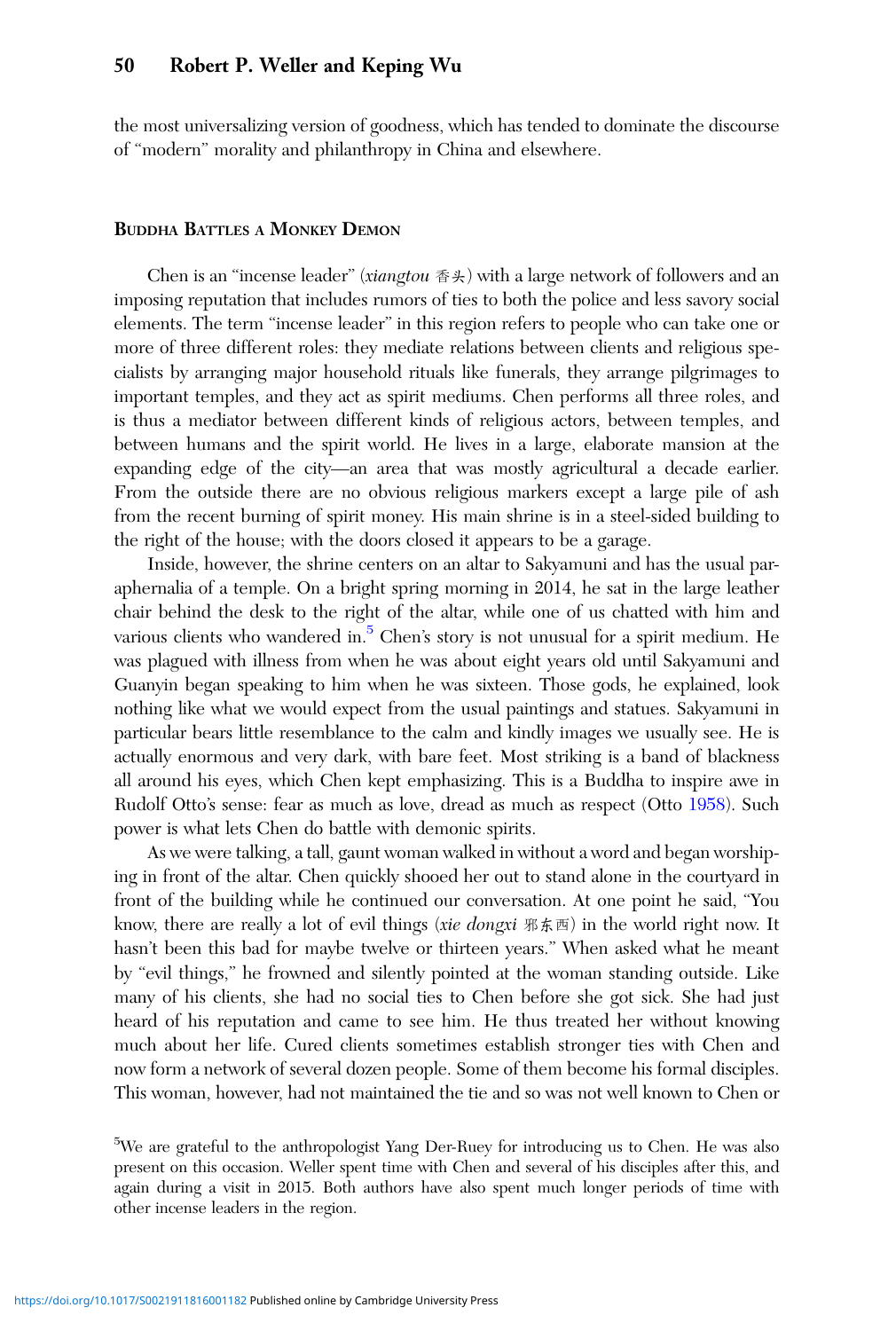to the various members of his network who were lounging in the temple at this point. There was also no extended verbal interaction with her before or during the session.

Chen kept interrupting our conversation to talk on his cell phone. During one of these calls, his body seemed to undergo a subtle change, and one of his hands clenched into a fist, gently shaking in the air. He beckoned the woman back in and gestured that she should worship again at the altar. As she did this, Chen continued to sit in his chair, slouched down in a mild trance. His hands formed various esoteric mudras, not quickly, but with a calm patience. Occasionally he flicked his thumb against one of his finger joints, just as Daoist priests do to invoke various divine generals that they control. At several points his lips moved as he uttered a silent mantra. As this went on, the woman began to emit occasional odd belches. And then she wept. Sometimes she did both at once as the episodes of crying and belching waxed and waned.

After a while, Chen stood up from his chair and walked over to her. With his hand formed into a sword mudra, he pressed his fingers onto her forehead between her eyes. He then touched the sword-hand to the very top of her head. Her sobbing grew louder as he drew magical talismans  $(f\mu \nleftrightarrow f)$  in the air in front of her. When he placed his whole hand down on the top of her head, her entire body began to shake and quiver. He pressed the attack further, now with fingers at both her temples. With this, she spoke for the first time. Or perhaps not she but "it," the evil thing that had hold of her. It yelled in a hoarse voice full of anger: "I am only a little weaker than you! I will be back to fight you again!" This was one of the only verbalized moments in the session.

The battle gradually calmed down, and Chen then escorted the woman—now no longer crying or belching—to a smaller altar inside his house to recite a simple Buddhist text on her own. He soon rejoined us and explained that she was possessed by an extremely powerful monkey demon. "It could speak human language," he said. "Do you have any idea how long they have to cultivate themselves to master that? At least 3,000 years!"

Monkey demons and similar animal spirits are a staple for mediums like Chen, who can be found throughout the region. Fox spirits (huli jing 狐狸精) are the best known, but Chen has cured even very unusual ones like a fish and a toad demon (see Kang [2005](#page-19-0)). Such mediums use their power to subdue and expel the evil thing possessing the victim. Control of such great power, of course, is itself dangerous, and the line between evil and good can sometimes blur—recall the gargantuan scale and darkly shaded eyes of Chen's Sakyamuni.

Similar to shamans in Siberia and witchcraft in Cameroon, sometimes "evil things" in China are not simply exorcised, but can be tamed or "canalized and used for constructive aims in order to make society work" (Geschiere [1997](#page-18-0), 291). The spiritual entourages who surround major deities in China often look frightening, with bulging eyes and grimacing faces in unnatural colors. This is because their origins are in fact demonic. They serve these gods only because the gods have overpowered them and rechanneled them for better purposes. Many deities themselves have hints of evil mixed into their origin stories (Shahar and Weller [1996](#page-19-0)).

In this context, none is better known than Sun Wukong 孙悟空, who was made famous throughout China in the popular Ming Dynasty novel Journey to the West. He is best known in English through the translation of his name simply as Monkey. Born from a stone, he is a nature spirit whose origins are very similar to the spirit that Chen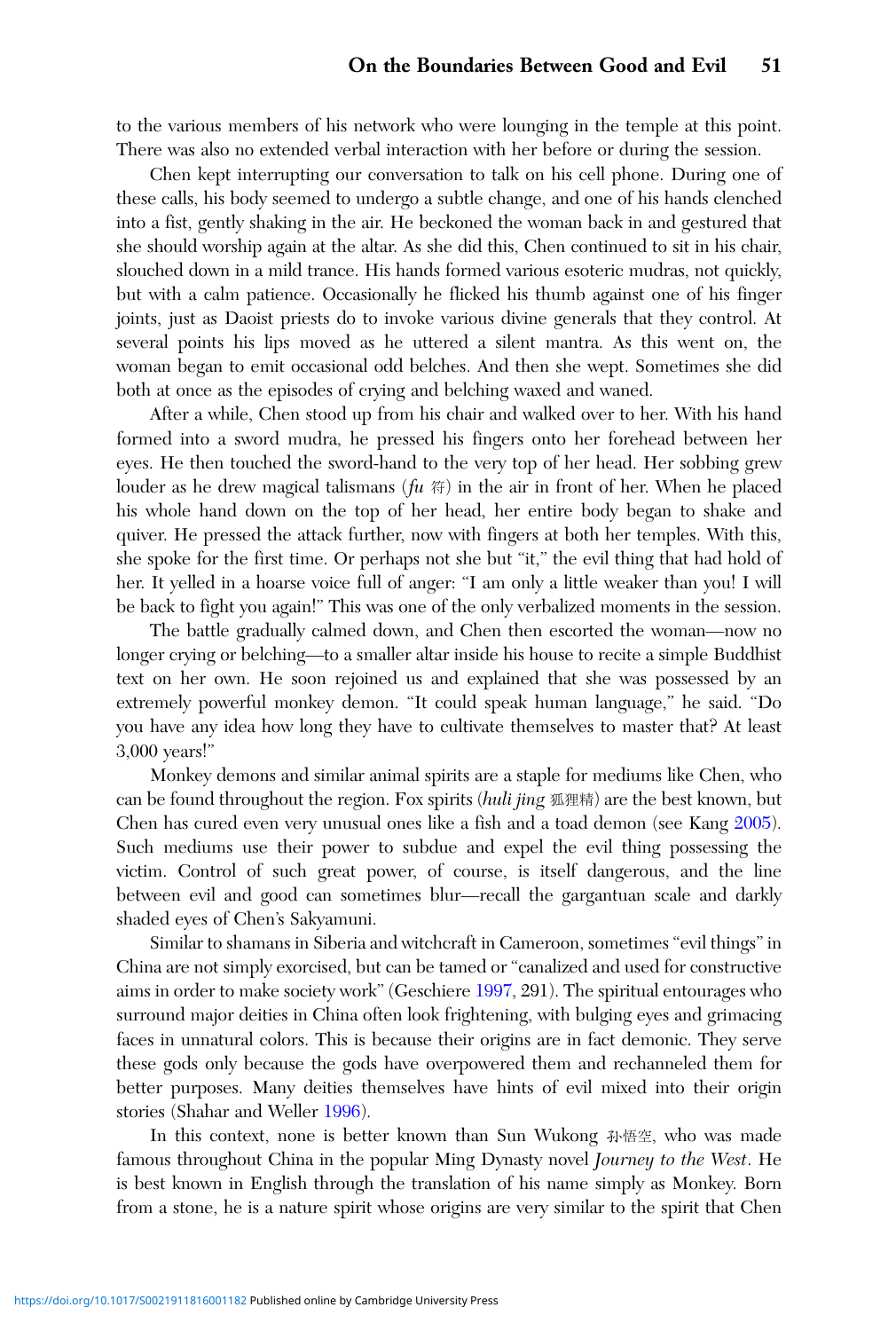fought. Sun Wukong gradually cultivated his powers until he became more powerful than all the forces of the gods. In the novel, the monkey is a magical trickster who wreaks utter havoc in heaven until the Jade Emperor has to ask Sakyamuni to intervene. Ultimately controlled by the Buddha, Sun Wukong eventually helps bring Buddhist sutras to China—the trickster ultimately comes to serve the dharma.

This character had complex origins, but is in part a novelistic translation of the animal spirits that occur across  ${\rm China.}^6$  Like Sun Wukong, the evil monkey spirit battling Chen began by cultivating himself alone in the mountains. Demons like this one increase their powers by devouring the fundamental life energy (yuan qi  $\bar{\pi}$ ) of their victims. As Chen explained, if left untreated, these victims invariably die a wasting death. Usually such demons (unlike Sun Wukong), if they do not kill their hosts, flee back to the mountains after being exorcised, cultivating themselves ever further. This is exactly what our monkey demon will do. Because he had not fully defeated the demon while we were there, Chen undertook a more complicated and dangerous ritual later (too dangerous for us to witness). This, he reported, was fully successful. The woman was cured, but the monkey, he felt sure, would eventually be back.

Mediums like Chen move across the edges of the worlds of awe-inspiring gods, murderous animal spirits, and human society. These worlds intertwine to the extent that it can sometimes be difficult to extricate one from the other. For incense leaders, the boundary between good and evil is permeable; mediums like Chen have to be able to cross it, and it is possible for spirits and people to move largely from one side to the other. For example, part of Chen's responsibility as a spiritual mediator is to arrange pilgrimages for his followers. Every year he makes sure to include at least one trip to Shangfang Mountain (Shangfang Shan  $\pm \pi \mu$ ), which is also in southern Jiangsu. This site is especially famous for its temple to Taimu 太母, the Great Mother. She was said to be the mother of the Wutong 五通 deities, who have long been among the most important gods throughout this region. Yet the Wutong themselves have a past that was clearly demonic, and the entire cult was often attacked by Confucian scholars and officials as something evil.<sup>7</sup> According to Chen, Taimu herself is a spider demon, by far the most powerful such spirit in the entire region. Not everyone understands her as a spider, but another one of her spirit mediums elsewhere in the region completely agreed, saying that she feels spiders crawling up and down her body when Taimu possesses her. Why take people on pilgrimages there? Chen explains that it is because Shangfang Mountain is the origin for most of the "evil things" who attack the people he treats. Going to her is like going straight to the biggest gangster of all in order to get the petty hoodlums to back off.

Shangfang Mountain is also the center for the practice of "taking out dark loans" (*jie yin zhai* 借阴债). These are enormous favors that one can ask from Taimu's children, the Wutong (see von Glahn [2004,](#page-19-0) 229–32). Unlike the practice at most temples, where gods will grant only morally upright requests, these dark loans can be for anything at all, regardless of morality. Such loans are more like the ones available from gangsters than from friends, however—the interest rate is high and the punishment for failing to repay is dire. In many cases, the repayment is said to come at the expense of the

 ${}^{6}$ For one line of origin, and some discussion of others, see Shahar ([1992\)](#page-19-0).<br><sup>7</sup>There is a similicant scholarly literature on the Wutong In English

There is a significant scholarly literature on the Wutong. In English, see Guo ([2003\)](#page-18-0), Szonyi ([1997\)](#page-19-0), and von Glahn ([2004\)](#page-19-0).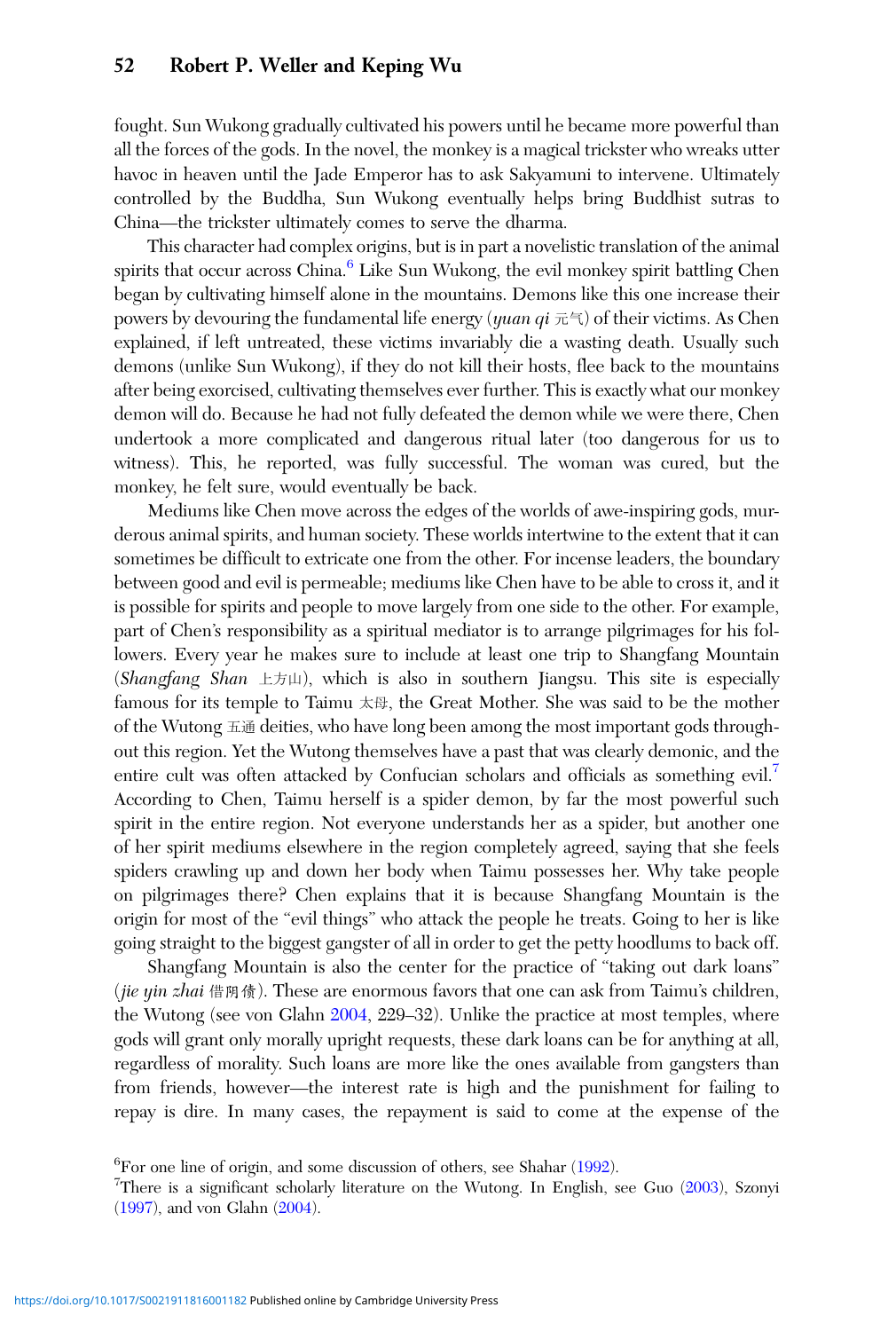borrower's children, whose health and fate are mortally damaged as a result.<sup>8</sup> These stories long predate the modern period, and it should not surprise us that this talk of the amorality of loans, money, and markets in general thrived in this area that had long been the commercial heartland of China (see, e.g., Kuhn [1992](#page-19-0)).

These stories cannot be reduced to a simple critique of the market, however. The "evil things" that underlie them arise from stories about selfish individualism rather than directly about markets and commodities. The monkey demon, for example, gained its power through intensive self-cultivation (xiuxing 修行). Cultivation in China is generally very highly valued as a way of becoming a better person, whether pursued through meditation, practicing calligraphy, or studying the Confucian classics. Animal spirits like our monkey are pursuing a very similar route, but rather than using it to make themselves better members of a structured social community, they are sacrificing the community to fortify their own individual power. The problem is not cultivation itself, but rather the destruction of social networks and the abrupt ending of patrilines (just as in taking out dark loans) for the sake of the isolated individual. Those who benefit monetarily at the expense of their offspring's fortune by worshiping the Wutong are extremely selfish individuals who destroy the lineage and the community. On the other hand, incense leaders like Chen are nodes in the local social community, both holding together and actively creating those networks.

How does one balance the demands of these social networks against the need to pursue one's own interests? This is never an easy issue, and a thriving market economy with its opportunities for profit makes it even more difficult. On the one hand, we have Macfarlane's [\(1985](#page-19-0), 74) suggestion that a money economy is "fatally entwined with an inability to distinguish good and evil," because the market creates an amoral world in which such judgments are impossible. On the other, there is Taussig's ([1980\)](#page-19-0) well-known argument about Colombian devil worship rumors, which sees rather similar stories of evil as critiques of capitalism from the viewpoint of a prior mode of production.

Neither of these classic arguments works very smoothly for this case, however. Unlike Macfarlane's claim, an interaction between good and evil remains vibrant. Unlike Taussig's argument, we have seen a similar dynamic of good and evil at play in this region of China for centuries. In this area of China, urbanization and relocation have been taking place over long periods, and a commercial economy was already strongly developed by the sixteenth century. We do not have a battle between older and newer modes of production. We do, however, witness a tension that has remained permanently unresolved and continues to make sense of experience even in the rapidly changing conditions of today. It tells us that power is always two-edged, that finding a path in the world requires negotiating good and evil, and that the potential for evil always lurks, not just over our shoulders but in our own desires. Just as importantly, this kind of permeable boundary requires people to live with interactions between good and evil, between one's own people and those powers that are fundamentally different and sometimes opposed to us. That is, it requires people to relate

<sup>8</sup> Such stories are remarkably similar to the Eighteen Lords temple in 1980s Taiwan, which one of us has documented elsewhere (Weller [1994](#page-19-0)).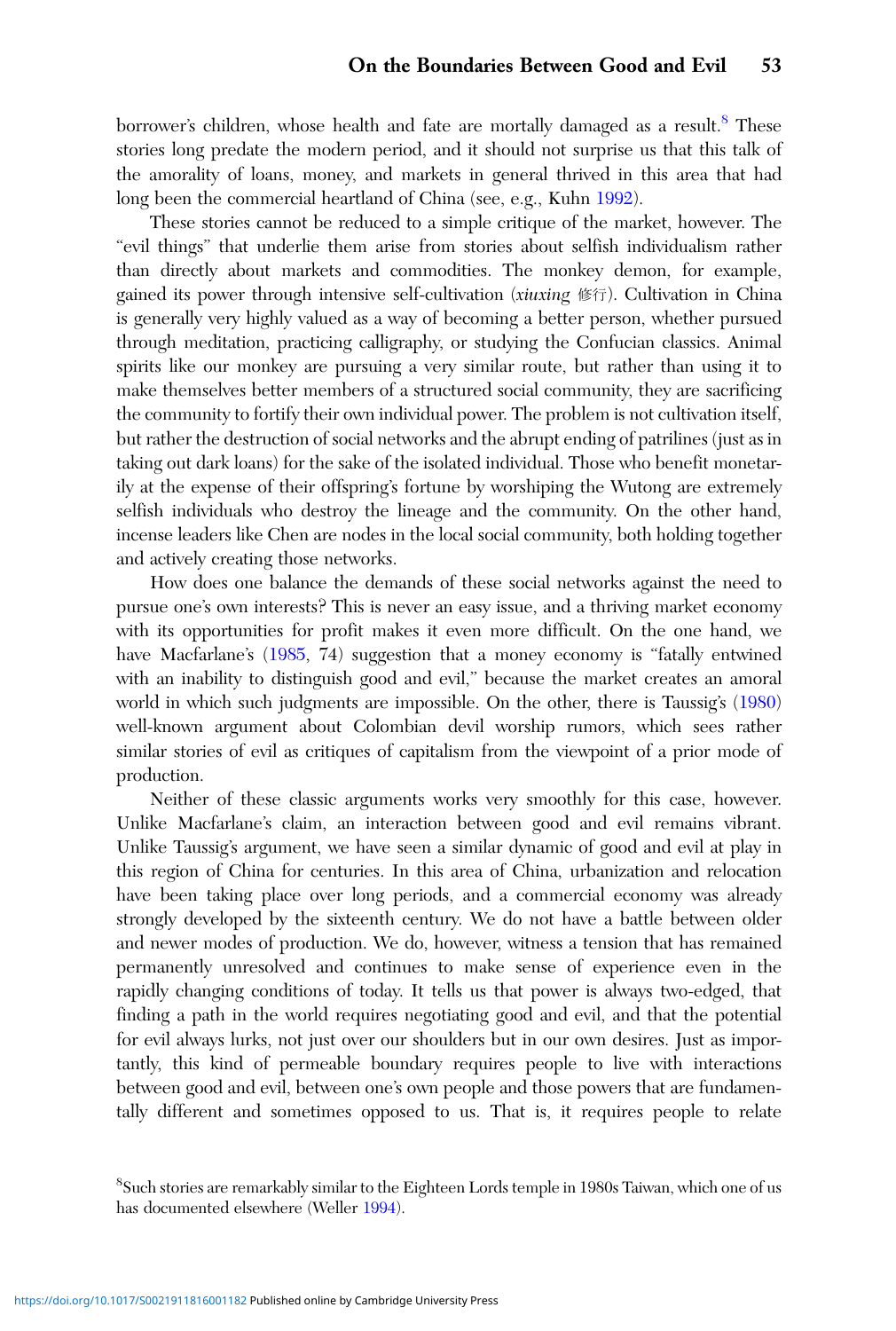pluralistically, always open to movement across the boundary, so that a stone monkey spirit can become a protector of the dharma, and a spirit medium healer can make offerings to the mother of evil.

#### GHOSTS AND THE HOLY SPIRIT

Preacher Liu became a Christian in the early 1980s.<sup>9</sup> A decade later she was running a Presbyterian house church with about thirty or forty followers. By the early 1990s, however, she began to feel some dissatisfaction. As a result, she joined a group of about a dozen seminary students on a trip to visit a preacher they had heard about in Fujian. As it turned out, he was a leader of the True Jesus Church (Zhen Yesu Jiao <sup>真</sup>耶稣教), a form of indigenous charismatic Christianity that began in north China in 1917 as part of the rapid global spread of the Pentecostal movement at the time.<sup>10</sup> Not willing to join the officially sanctioned Three Self Church after the Communist revolution, it had not survived even underground in her home city. Liu herself knew nothing about the church at the time, but shared in the general unhappiness of some Christians in the early 1990s with an official church that had been very slow to change with the times. Note that this was, in her mind, completely an act of religious searching with no political implications. True Jesus is not much liked by the official Protestant church in China, but it has been tolerated in Liu's city since it reopened. It is registered with the Religious Affairs Bureau and operates legally and openly.

The group arrived in Fujian, and the True Jesus preacher there explained the Bible in ways Liu had never heard before. The Presbyterians, she said, had always condemned True Jesus as an evil cult, so she had never before paid attention to it. She went to bed that night feeling that perhaps finally she was beginning to see what was True, perhaps she had found her true home.

And that is when the ghosts attacked. Male and female ghosts, ghosts of the night and of the day, monstrous and mischievous ghosts, she battled them day after day. The first came at 2:15 in the morning, with the sort of music, she explained, that people hear in traditional Chinese ghost stories, right before the fox spirit shows up.<sup>11</sup> As she told it:

I wanted to sleep, but as soon as I heard that music I didn't dare.… The door opened … and what sort of thing came in? It was like a man, but so tall [gesturing very high with her hand], with a human head and an animal face! And his whole body was covered in fur.... Then I got up to my knees. I was kneeling and he was standing. We were eye-to-eye.… Then with my hands I started to pray, you know, "In Jesus's name bind up this devil," that kind of thing. Those

<sup>9</sup> Both authors visited her church separately on numerous occasions in 2014. We interviewed other members of the staff and took part in multiple services. Most of the quotes here come from a single long interview, but the broader analysis draws on the other visits as well.  $^{10}$ On the history of the True Jesus Church, see Inouye (2011) and Lian (2010).

<sup>&</sup>lt;sup>11</sup>She referred explicitly to the most famous collection of ghost stories in China—Liaozhai zhiyi <sup>聊</sup>斋志异, translated as Strange stories from a Chinese studio, written in the early Qing dynasty by Pu Songling. Liu almost always used the traditional term for ghost rather than more usual Christian terminology.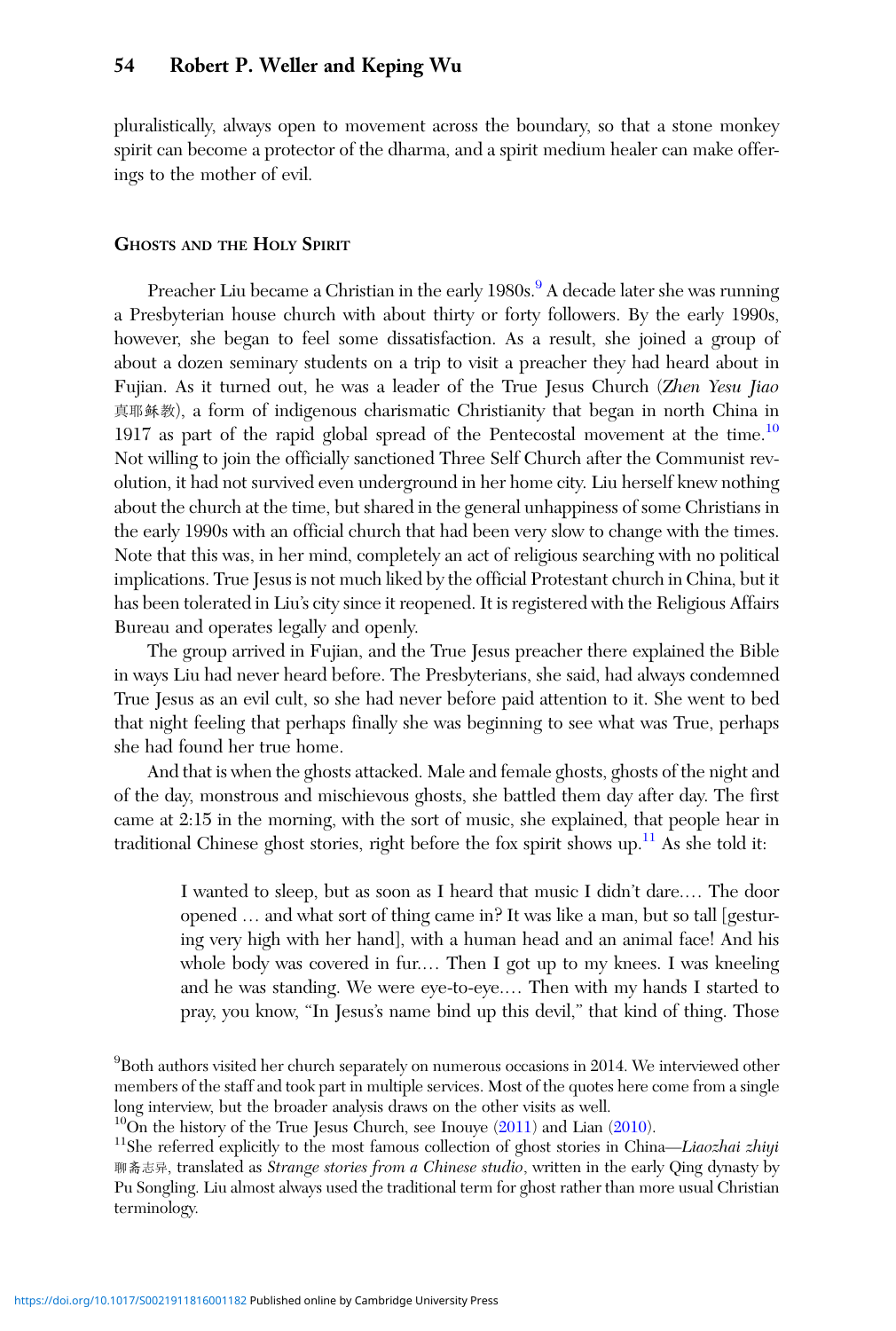outside religions (wai jiao 外教), the Presbyterians, that kind of prayer. And I jabbed at his nose. His eyes were really big, and he hated me, and I hated him. He wanted to devour me and I wanted to devour him, that's how it felt.… And then he left.

Although this first ghost left, other ghosts constantly hounded her, day and night. Still, she did not admit the problem to the others. "I wasn't embarrassed exactly, but I thought that since I have been a Christian for so long, how can I be telling people about seeing ghosts? They would think there was something wrong with my faith. How can you see ghosts after being a Christian for more than a decade?"

She went on to explain how the True Jesus people at this church prayed by speaking in tongues (lingyan  $\overline{\mathcal{R}}$ ) every evening. She admired their explanations of it, but she could not do it. She had always prayed consciously (wuxing daogao 悟性祷告) and silently as a Presbyterian, but this was like a "torrential flood crashing out of the mountains, it just completely knocked you over." She could not manage this kind of prayer at all. Often she did not dare to join the prayer group. Once, when she did, she felt her hand starting to shake as the Holy Spirit moved her, but it frightened her and she grasped it with the other hand until the shaking stopped. Meanwhile, ghosts continued to assail her. Finally, after three days and nights of this, she could no longer bear the constant struggle and lack of sleep:

I said I have to go home, and they asked why.… I explained that I had already been battling the ghosts for days. I wanted to go; if I didn't go, I wasn't sure I could continue living. Then they led me in prayer. There, on the third day at the same time, God ordered the Devil very clearly to let me go. I heard the ghost music again, and I said, "Oh heavens, it's back again, in the daylight!" It was the same ghost from three days before.… At that time I had hated him so much, and I thought, "I already defeated you once. I took a big bite out of you!" But whatever, I was going all out to fight him again.… He hated me and wanted my death; I hated him and wanted his death. I jabbed at his nose, over and over … but I couldn't hit him. Then he looked at me, oh, maybe for a minute, and then his—it wasn't really a hand but a claw—clutched at my head. He pulled off a fishnet. He pulled it right off my head and left. He had spread it over my head, three days earlier he had put it there, and now three days later he took it away. He was gone.… I fainted.

While unconscious, she felt herself falling deep down, crying out to the Lord that she had been wrong, that she wanted to be baptized in the True Jesus Church (which does full immersion adult baptism and does not recognize the baptism of other churches); she did not want to die but wanted another chance. When she came to, the local preacher told her how to invite the Holy Spirit in. She went upstairs to pray, explaining to the Lord that if He did not allow the Holy Spirit to come down she would have to fight the ghosts again, and she would surely die. She then knelt down to pray in the True Jesus fashion, confessing her sins to God and saying "Hallelujah!" On the fourth hallelujah, she suddenly heard herself speaking an unknown language.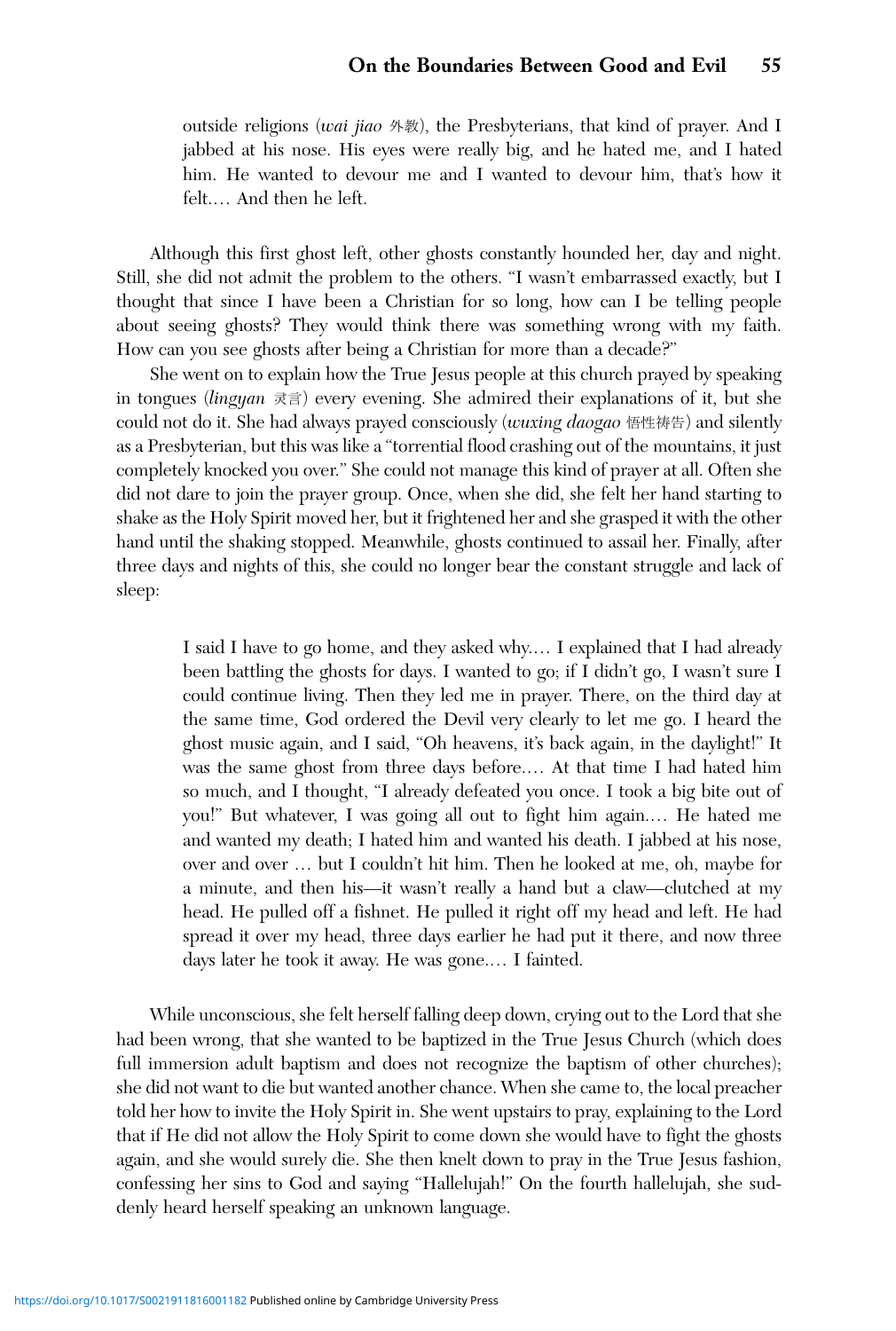It sounded like Cantonese or some sort of weird dialect. It sounded so odd. Who was talking? It sounded like birds tweeting, bird language [a common way in China to make fun of southern dialects], that's how I felt. I didn't understand about receiving the Holy Spirit. It scared me to death.… I didn't dare open my eyes.… I didn't know I had received the Holy Spirit. I thought, this is horrible. Have I turned into a bird? These sounds were really coming from me. Oh no, I must really be a bird and I could never go home again. I kept my eyes tightly closed, because I was afraid that if I opened them I would see I really was a bird.… Finally, with my eyes closed, I felt my head. Was it really a human head or a bird head? And it didn't feel like my head! This was the Holy Spirit rebuking me. What bird language?! You have received the Holy Spirit! You have sinned so much, I love you so much, the Holy Spirit came to rebuke me.

The ghosts never returned. Liu was baptized into the True Jesus Church, and returned home to tell her Presbyterian congregation that hers would now be a True Jesus church. Most of them stayed with her, and the group reports that they have baptized about 1,800 people in this city in the two decades since then.

Evil here is necessary, although in quite a different way from the world of the spirit medium and the monkey demon. Both evils are life threatening; both even look alike to some extent, part human and part animal. Yet, the kinds of boundaries they draw work in very different ways. Chen's evil and good can morph into each other, as we see in his worship of Taimu, the mother of evil, and perhaps even in the frightening visage of his Sakyamuni Buddha. It is never ultimately defeated, but rather compromised with. In a way, Chen's power of the good grows as the power of evil gets stronger. The border between them is permanently ambiguous and fuzzy. If the evil completely disappeared, the existence of good would become unnecessary. An absolute boundary, however, marks off Liu's evil, and drives one to the absolute good of God.

Liu's True Jesus experience was very much about creating integration, for her self as an individual psyche and for the church more broadly. Evil always pushes on them from the outside, threatening dissolution of integrity. We can see it clearly in Liu's own personal sense of integration, which almost collapsed completely during her ordeal. Recall her joking reference to "bird language," which quickly became no joke at all as she reached to touch her head, sure that she herself was no longer human. And recall the rapidly shifting point of view at this crisis point: "You have sinned so much, I love you so much, the Holy Spirit came to rebuke me." She reintegrates only by finally recognizing and accepting the gift of the Holy Spirit. In the same way, the church itself maintains integrity by fighting the evil that is always trying to pull its followers away from the Truth.

For instance, Liu told us that they have special services for people who are unable to speak in tongues. The Spirit descends, she said, only to people without sin. Those who cannot speak in tongues (including, of course, most other kinds of Christians) are thus sinners, seduced by evil. On another occasion, an older woman came to ask Liu why she kept hearing strange whispers and noises, like windows rattling. "Don't worry," said Liu, "it's just devils (mogui 魔鬼).… Ignore them.… Don't be afraid of them and keep reading the Bible and praying to God." When she preached later that day, the message was similar, but much more dire. She spoke of things that Christians should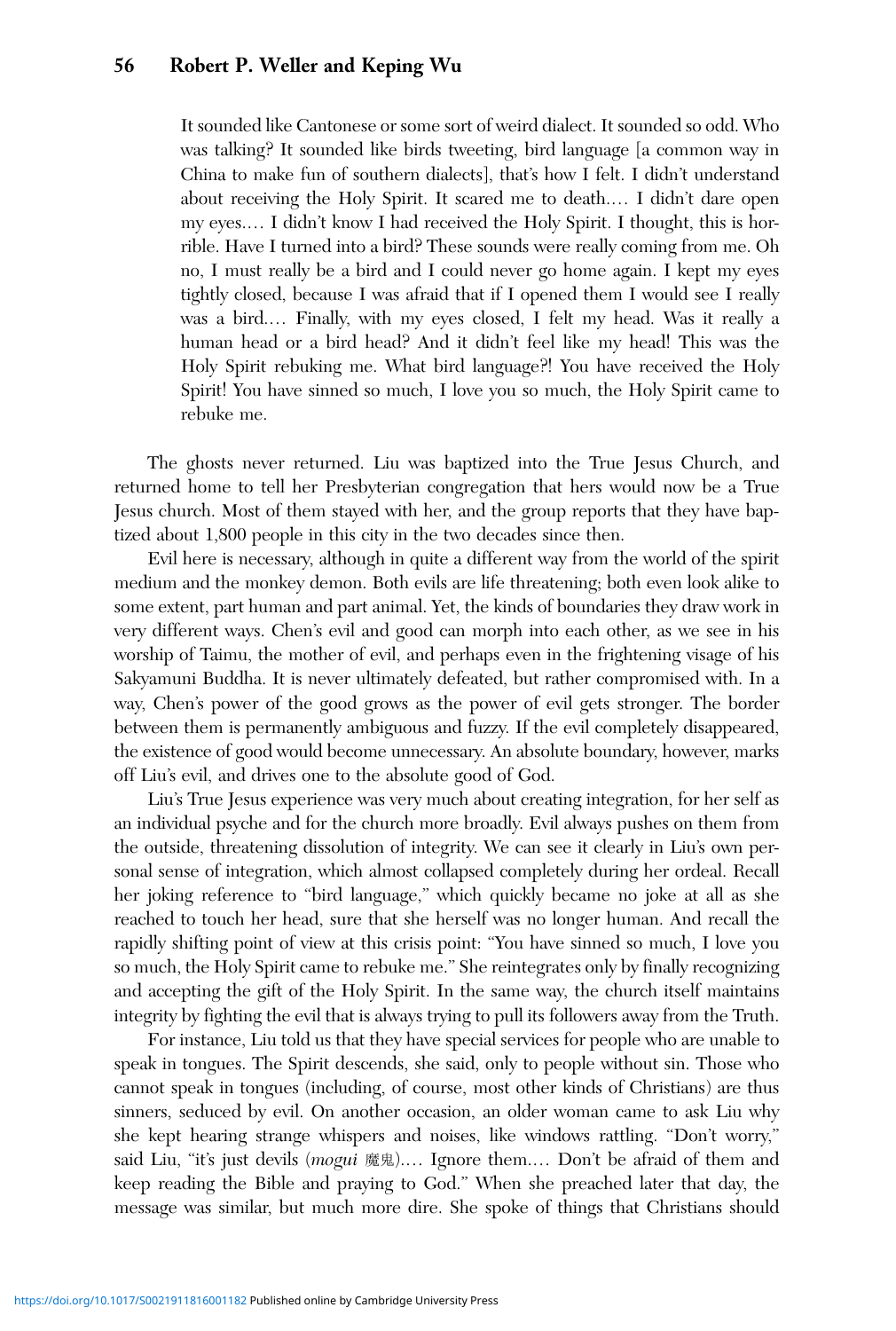avoid, including harboring any doubts about their belief. Once you have faith, she warned, members of your family might die because devils attack them. The devils are trying to compete with God and make people afraid to continue in the Church. Even as relatives die, people must maintain their faith. There is a clear sense of us versus the outside world, good versus evil, Christ versus the Devil. The devils are always eager to snatch human bodies, but the battle always ends in the triumph of the good. We thus have a strong boundary between believers and the evil beyond, a boundary defended by belief, prayer, and the Bible. This is very common among converted Christian communities that often treat all the indigenous spirits as evil (Meyer [1999;](#page-19-0) Robbins [2004\)](#page-19-0) and thus define Christian identity against such evils. But the evils still need to exist. They keep coming back in the forms of rituals, dreams, and personal battles such as Liu's. $12$ 

Chen's spirit medium network, however, seems far less interested in integration. After all, a self that is sometimes Chen and sometimes the Buddha is not particularly pursuing unity. The same is true for his cured disciples, who have not been healed by becoming psychically integrated, but rather by learning to harness the alterity within them. In battling the evil spirits, the evil becomes familiar and tamed. It is like a cold that happens from time to time but can never be completely cured; the occasional attacks actually boost one's immune system. The key is not to crush evil completely but to control it and prevent it from doing harm, always cultivating one's own power, which is only enhanced by proximity to evil.

Liu's church, on the other hand, shapes a tightly bounded group, surrounded by the sharp borders of baptism, and threatened by the non-belief that encircles them. Both the church and the spirit medium network need evil in order to pursue good, but they are structured in utterly different ways—not just different in how they guard their boundaries, but in how they perceive the nature of an individual, of a group, and of boundaries themselves.

#### EVIL CULTS, LOVE, AND THE BANAL GOOD

It was actually love that drove us to evil. Not hot, romantic love for a man or a woman, but lukewarm, vanilla love for everyone in general and no one in particular, a love for the people but not for a person. We had been working for several years on social constructions of the good in China, especially as seen through religious philanthropy. Everywhere we turned, people spoke to us about love—from the Amity Foundation (the largest Protestant NGO in China) to preachers in small churches, from the globally powerful Buddhist group Tzu Chi (based in Taiwan but now active in China as well) to private conversations with monks. Volunteers and donors, government officials and Communist Party cadres all told us about how people should be driven by love:

<sup>&</sup>lt;sup>12</sup>Our analysis highlights the religious and personal contexts of evil in this form of Christianity, rather than the possible political implications. This is consistent with their own view of themselves. As another one of their preachers said, "We don't really care about the state. We only care about eternity." This is similar to the conclusions reached in Inouye's ([2011\)](#page-19-0) dissertation about the True Jesus Church.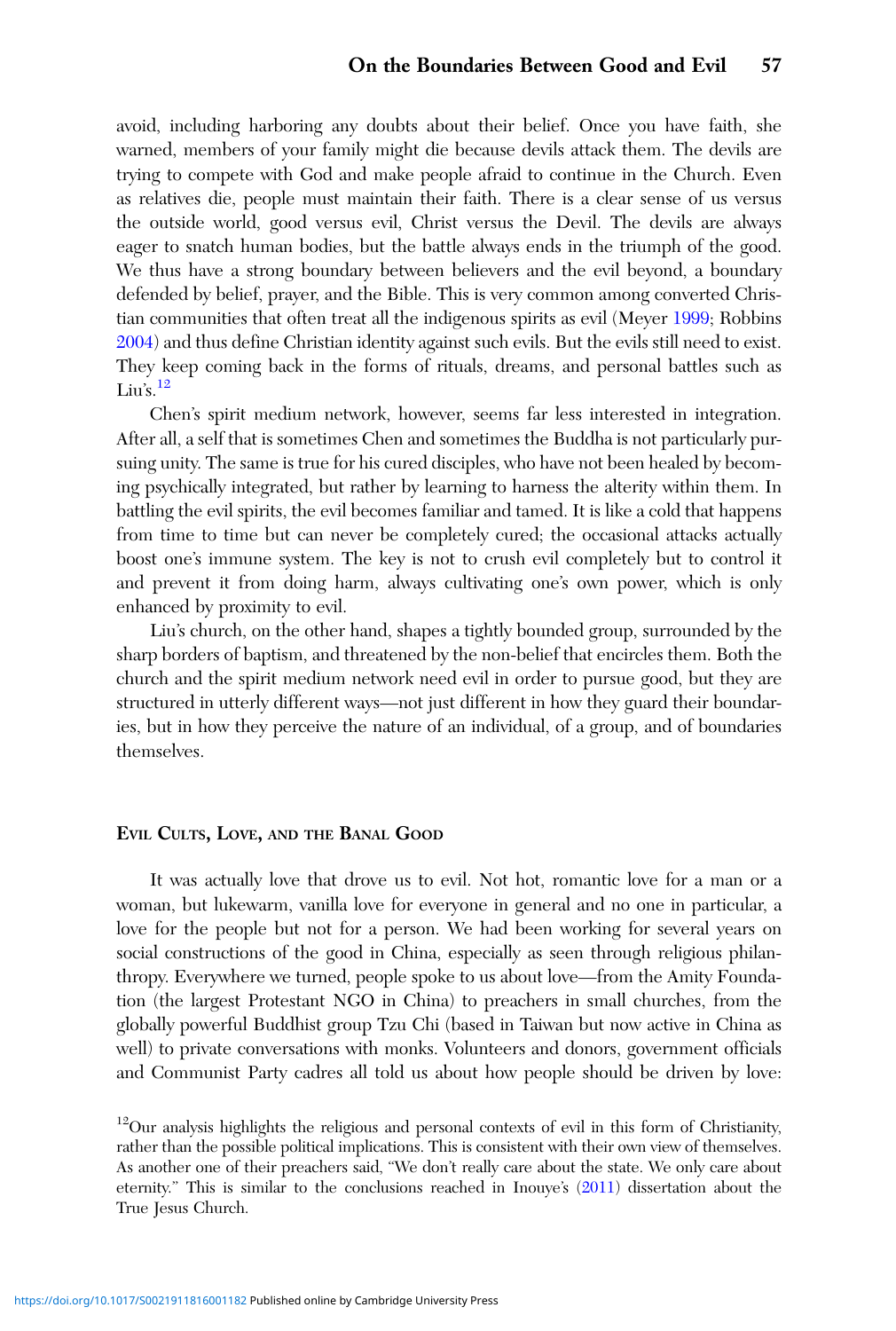universal love (jian ai 兼爱), broad love (bo ai 博爱), big love (da ai  $\pm \hat{\mathcal{L}}$ ). Such a love is quite different from both Confucian and high socialist versions of the idea (Lee [2007\)](#page-19-0). It is, as Yunxiang Yan ([2009,](#page-20-0) 22) notes, based on a "new individual morality of rights and self-realization."

There appears to be no evil in this version of the good. Poverty, illness, and disaster are unfortunate, of course, but those are merely problems to be ameliorated. They are not evils themselves, or even symptoms of an underlying evil. This "good" is banal—a cliché that appears flat and even for everyone, everywhere. Quite unlike the spirit medium or the True Jesus preacher, there is no boundary at all around this kind of imagined goodness. It spreads everywhere, universally, without distinction. It is banal in the same sense that Eichmann's evil was banal for Hannah Arendt, through its utter reduction to repetition "word for word [of] the same stock phrases and self-invented clichés" (Arendt [2006,](#page-18-0) 49). That is why our various encounters with evil in the field seemed so refreshing: they countered the reduction of goodness to a generic and flat universal, endlessly invoked but lacking specific content. They provide an escape from the hegemony of this kind of boundless good and allow alternative ways of dealing with differences.

In its religious policy, the Chinese government became gradually more tolerant of a religious discourse of love in the 1980s and 1990s, and now often uses the stock phrases of such "love" language itself. The success of such merging of discursive worlds was clear when Ye Xiaowen, the former head of the State Administration for Religious Affairs (SARA), praised the "positive attitudes" of religions such as the "humanistic Buddhism" promoted by Zhao Puchu, the then lay Buddhist leader of the Buddhist Association of China (BAC) and the "service-oriented and ethical" Christianity promoted by the late Bishop K. H. Ting, first chairperson of the Three Self Patriotic Movement, president of the China Christian Council, and founder of the Amity Foundation (Ye [2007](#page-20-0), 194).

In 2013, when we were doing fieldwork in Jiangsu, many religious groups quoted the current president Xi Jinping's speech on "positive energy" (zheng nengliang 正能量) to discuss their engagement in charitable affairs. Thus among religious groups, there seems to be an urge to purify themselves from the negative past of religions and remodel themselves on something positive—with love being the ultimate positive energy. Bishop Ting had long put love at the center of Chinese Christian theology. According to Wielander [\(2013](#page-19-0), 49), "The central tenet of [Ting's] theology was the move to a non-denominational Chinese church built on the core message that God is Love."<sup>13</sup> This replacing of Christianity's millenarian message with love has been applauded by the Chinese government as well (Wang [2010](#page-19-0), 394).

Parallel to Ting, the Venerable Cheng Yen (Zhengyan) of the global Buddhist group Tzu Chi has been promoting "Spreading Love" (aisa 爱洒) and naming all its large-scale missions as "Da'ai" (Big Love) since 2000. Instead of loving a small circle of family or friends, one should love all living things. Other Buddhist groups now also frequently speak of love as a fundamental value, although the term occurs very rarely in Buddhist

<sup>&</sup>lt;sup>13</sup>Wielander [\(2013](#page-19-0), 51–53) further shows that the CCP's extensive official writings on harmonious society often refer to Western civilization, and specifically to Christian universal love, as one of the idea's many sources, and they reinterpret Confucian ren  $\subset$  ("benevolence") as *airen*  $\< \wedge$  ("loving people").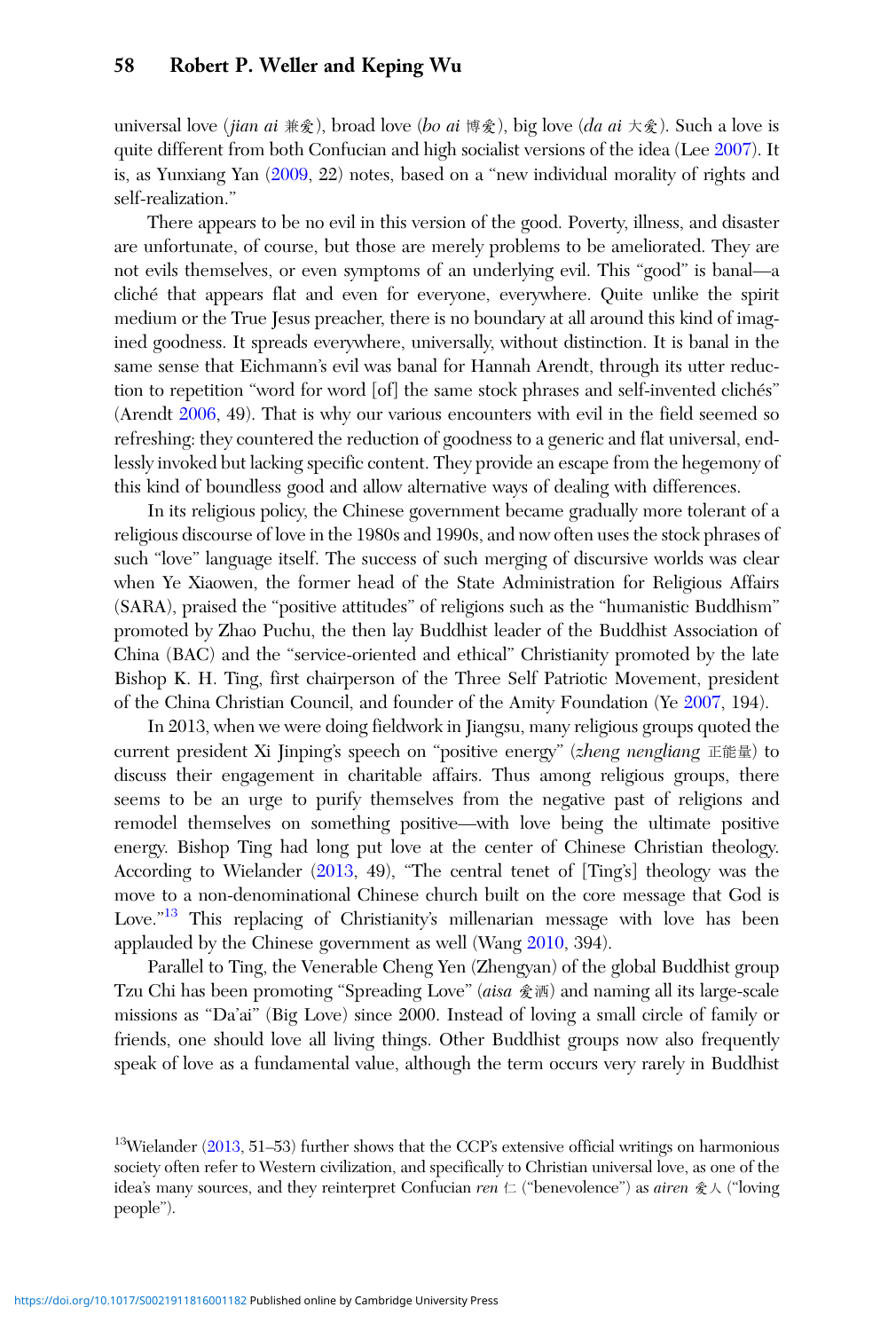sutras and even sounds counterintuitive to the Buddhist idea of nonattachment. This discourse of love has become dominant across religious and national lines since the 1980s.

The two of us organized several interdenominational focus groups on religious philanthropy.<sup>14</sup> When we asked participants at one of them their motivations for social service provision, the representative from that city's YMCA said that the spirit of universal love (bo ai 博爱) in Christianity is the key: "It's important to show an inclusive love." During the same event, Pastor Li from the official Three Self Protestant Church also put love at the core of their message. An employee at a Buddhist-inspired vegetarian restaurant gave us a brochure called "guarding our home with love" (yong ai shouhu jiayuan <sup>用</sup>爱守护家园), and explained that the greatest love was not killing (animals). Using love as the dominant discourse makes it possible for these groups to reach the general public, instead of being restricted by specific theological terms that are only familiar to insiders. After all, who is going to reject love? Love enables the religious groups to dialogue on the same platform with other parties engaged in social service provision: the state and the NGOs. It lets them claim common ground with one another, pointing to their common love without highlighting their deep theological and ideological differences; it is reduced to banality, which is exactly what makes it so useful.

Love is not only used in the philanthropic discourses of religions. In July 2014, one of us attended a True Jesus prayer group for college students who were not members of the church. The preacher spoke about love, from small love to big love and God's love. This was different from the tone during regular True Jesus services, and the staff explained later that the talk of love (and the avoidance of speaking in tongues) was to appeal to an audience that did not yet believe—the vagueness of love was what made it useful. During the event, one young woman offered her testimonial in tears. Not shed in sadness, she said, but because the discussion of love had recalled the love of her parents for her, which she had ignored for so long, until she found Jesus. At the end, several of us were also given little cross-shaped key chains that said, in English and Chinese, "CROSS; Love never fails" (ai shi yong bu zhixi 爱是永不止息). They used "love" on this occasion exactly because it could appeal to anyone, though it revealed little of the heart of this specific group. Talk of evil, like speaking in tongues, was reserved for people already committed to this church.

This power of love echoes what Pastor Zhang in Hangzhou told us in May 2014: "Our main service principle is love, Jesus's love." In Buddhism too, the millenarian aspect of Buddhism was rarely mentioned during our field research. Instead, they emphasized the positive aspect of big love or a loving heart (*ai xin*  $\hat{\mathcal{R}}$   $\hat{\mathcal{L}}$ ). The positive impact of Buddhism on people's lives was reiterated, through loving animals and loving the environment (being vegetarian), loving oneself (being a more enlightened person), and giving a loving heart to people in need (being a volunteer).

<sup>&</sup>lt;sup>14</sup>Both took place in the spring of 2014, one in Nanjing and one in Shanghai. They were convened jointly by the authors. The group in Nanjing consisted of locally important clerics from four of the recognized religions, all involved in charitable work. There were also leading lay Protestant and Buddhist leaders involved in informal charity. The group in Shanghai was a similar selection of religious leaders from Shanghai and Suzhou, with the addition of some retired Religious Affairs officials. Catholics did not attend either group, probably due to political sensitivities at that moment. There were about a dozen participants in each group.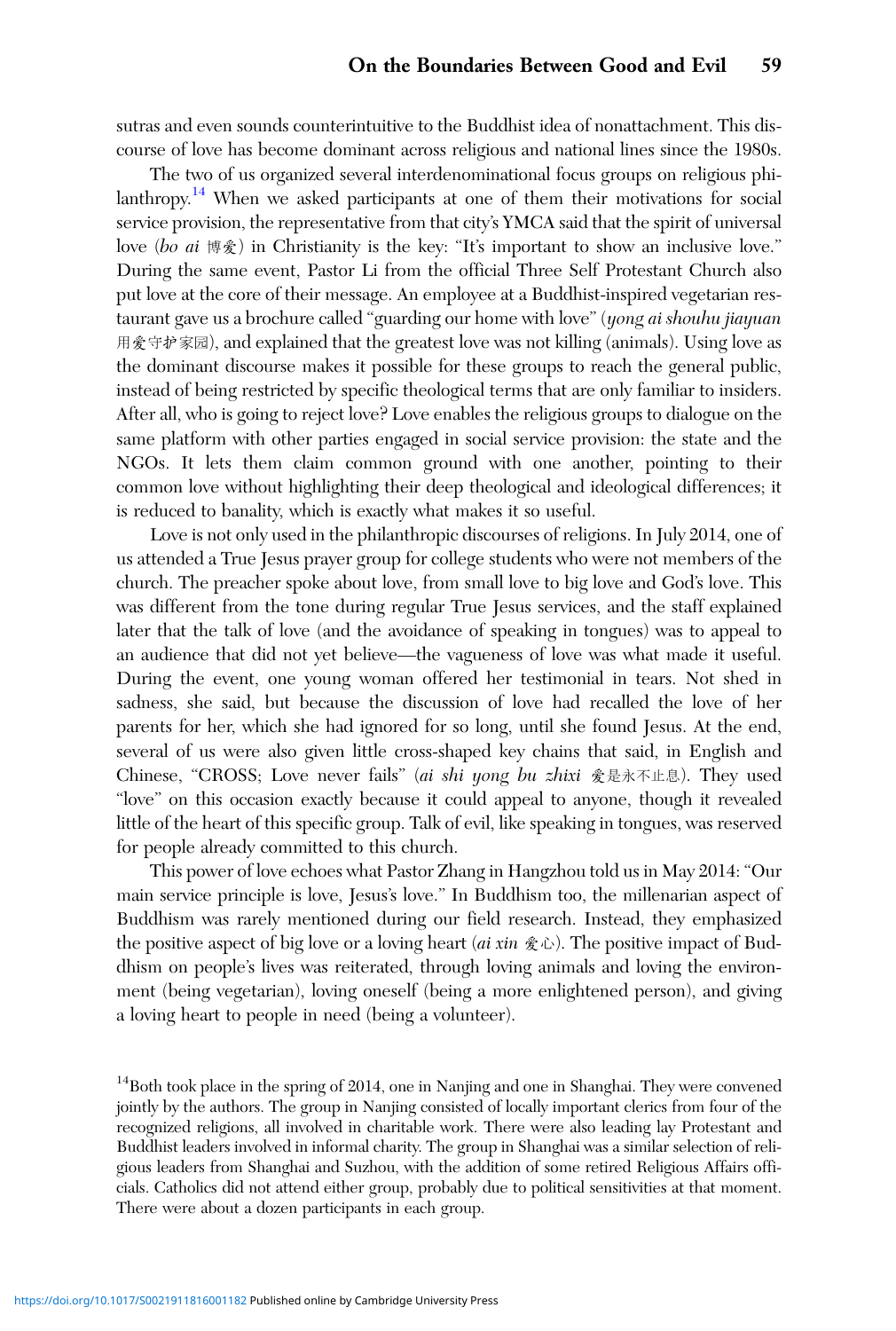The beginnings of this discourse of love among religious groups coincided with state efforts in the construction of Socialist morality. During the Cultural Revolution, love was an important value, but should only exist on the basis of class; it could not extend to people like capitalists. In the softening of the 1980s, official Socialist morality began to relax the primacy of class, and we began to see more nationalist love slogans like the ubiquitous "love the country and love the people" (ai zuguo ai renmin 爱祖国爱人民). A religious variation of this first appeared in 1993 in the "Regulations for the Buddhist Association of China"—"love the country and love the religion" (*ai guo ai jiao* 爱国爱教). By 1996 it had been emulated in the "Regulations for the China Christian Council." This slogan is now repeated dutifully by all five religions at nearly every official religious event. It does not represent a fundamental change in religious attitudes so much as a change in the party-state's ever-widening use of love discourse. As the scope of love has become ever wider and ever more vague, it has created an opportunity for religions to justify themselves in the state's terms while still emphasizing their moral commitment as religions.

This party-based embrace of love infiltrates secular life as well. For instance, a series of Morality Lecture Halls (Daode Jiangtang <sup>道</sup>德讲堂) have appeared throughout China since 2012, run by the Propaganda Bureau. One of us was brought to such an occasion in Changzhou (one of southern Jiangsu's larger cities) and given a book of Moral Stories about the "moral heroes" they celebrate at their events every Sunday. One story is called "The Love of an Angel" (Tianshi de Ai 天使的爱): Ding Chenli at age eighteen decided to devote herself to leprosy work. She almost gave up after the first day, when she saw and smelled how awful everything was, but the strength of love kept her committed. She wrote: "Love let me find the fulcrum for my work; love let me find the coordinates of human life. I am willing to be love's angel forever, bringing the light of hope to ever more patients" (Changzhou Shi Wenming Ban [2013,](#page-18-0) 9). Again, in this narrative the evils (of diseases or other misfortune) are pushed aside by the (positive) discourse of love.

Yet evil does exist, even in this view of love-as-everything. This was obvious when the discourse of love was explicitly class-based: people and classes outside the circle of proper love constituted an enemy to be destroyed, and the Cultural Revolution often used the popular religious imagery of demonic evil to describe these enemies. Nevertheless, as we hope to show in the rest of this section, the ever-broadening circles of love in the past few decades also imply a world beyond the love, which can only be stamped out. In religious circles, this has taken the form of attacks on "evil cults."

In comparison to the world with evil (seen, rather differently, in both the spirit medium and the preacher), the world without evil cannot tolerate evil's existence and often tries to eliminate it through even more drastic means than the evil itself—violence, physical or symbolic, in the name of good against evil. In this way, an imagined world without boundaries nevertheless draws new boundaries, all the more insidious for being denied. Thus all the loving talk has not prevented either the state or religious groups from fiercely condemning "evil cults." The state crushing of Falun Gong in 1999 and the new campaign in 2014 against the cult of "Almighty God" (Quanneng Shen 全能神) are examples.

As the leader of SARA, Ye Xiaowen emphasized that cults are not religions and therefore do not enjoy the legal protections of religious groups (Ye [2007](#page-20-0), 198–202). In 1999,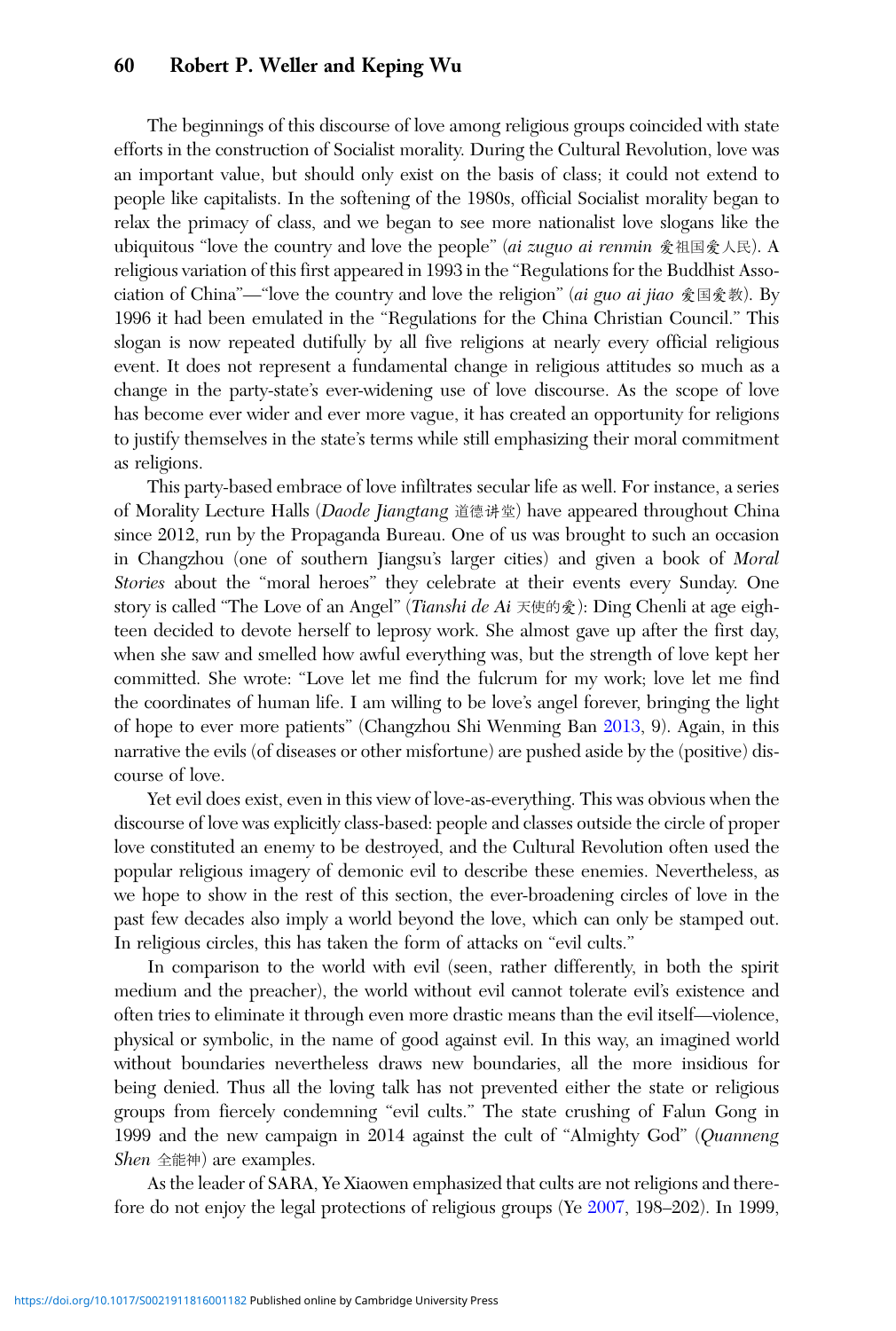during the aftermath of the Falun Gong demonstrations, the high court first defined evil cults as illegal organizations (Wang [2010,](#page-19-0) 392). Note that this was only a few years after love had been embraced by all the religions as a slogan. Wang Zuoan, the new head of SARA, reasserted that cults are not religions (Wang [2010](#page-19-0), 393) and therefore could be condemned with legitimacy. By creating an illegal category of "evil" cults, the state has been able to condemn the evil unconditionally. This way of pushing "evil" completely out leaves no room for negotiation or coexistence. Unlike the spirit medium and the preacher, who require the continued existence of evil, this vision intends to annihilate "evil," and anything that does not accept the embrace of its love.

The mainstream religious groups, by accepting this banal love, have been just as active in this process. Buddhist groups were among the first to condemn Falun Gong, and used the term "evil cults" before the state adopted it. In 1996, three years before the government launched the full-scale campaign against Falun Gong, the Buddhist Association in Taizhou (Zhejiang Province) published a series of articles in Taizhou Buddhism, denouncing the group as an "evil cult and demonic practice" (xie jiao mo gong 邪教魔功). In early 1998, the Buddhist Association of China officially assessed Falun Gong as "an outside religion with a pretense of Buddhism" (fu fo wai dao  $H\#M$ ) 道). With the approval of Zhao Puchu, the chair of BAC, a lay Buddhist published Buddhist Qigong and Falun Gong (Chen [1999](#page-18-0)), which was the first book-length criticism of the group, appearing a year before the government made its formal announcement. After the central government launched its war against Falun Gong, the other four state-sanctioned religions followed suit and condemned the group in public as an evil cult (Wang [2010,](#page-19-0) 393–95).

Falun Gong is not the only "evil cult" that is under attack. For instance, during the hype over a missing Malaysian airliner in 2014, many stories circulated in Chinese social media regarding the cause of such a disaster. One of them came to us from a monastic Jiangsu Buddhist source, very much involved in philanthropic goodness, alluding to the connection between the misfortune and a group of Chinese believers on the plane, who had gone on a healing trip to Malaysia held by a controversial Buddhist group called Xinling Famen <sup>心</sup>灵法门, led by the Malaysian Chinese Lu Junhong. In 2014, the BAC delivered a message openly calling Xinling Famen "an outside religion under the pretense of Buddhism." When asked what Buddhists consider to be an evil cult, two informants (interviewed separately by each of us; one was a senior nun who had reposted the story about the airliner to social media) said it is when the leader puts himself or herself up as the sacred person, such as Amitabha or the Buddha himself, which should never happen in Buddhism. This coincides with the state definition of a cult as "an illegal organization that uses the name of religion or Qigong to establish and sacralize the leader, create superstitious or evil messages to control its members and harm the society" (Wang [2010](#page-19-0), 392).

Some Christians have their own opinions about what a cult is. The mother of a friend of ours has been a member of a family church (in the Little Flock tradition) for decades. She said that all other religions are evil cults, including other kinds of Christianities that do not belong to her tradition. A few minutes later, she clarified by saying that Islam and Buddhism are indeed evil cults, but other kinds of Christianities are only "outside teachings" (wai jiao 外教). Though in the end she used a more sensitive touch to differentiate between evil cults and outside teachings, the boundary is clearly drawn between the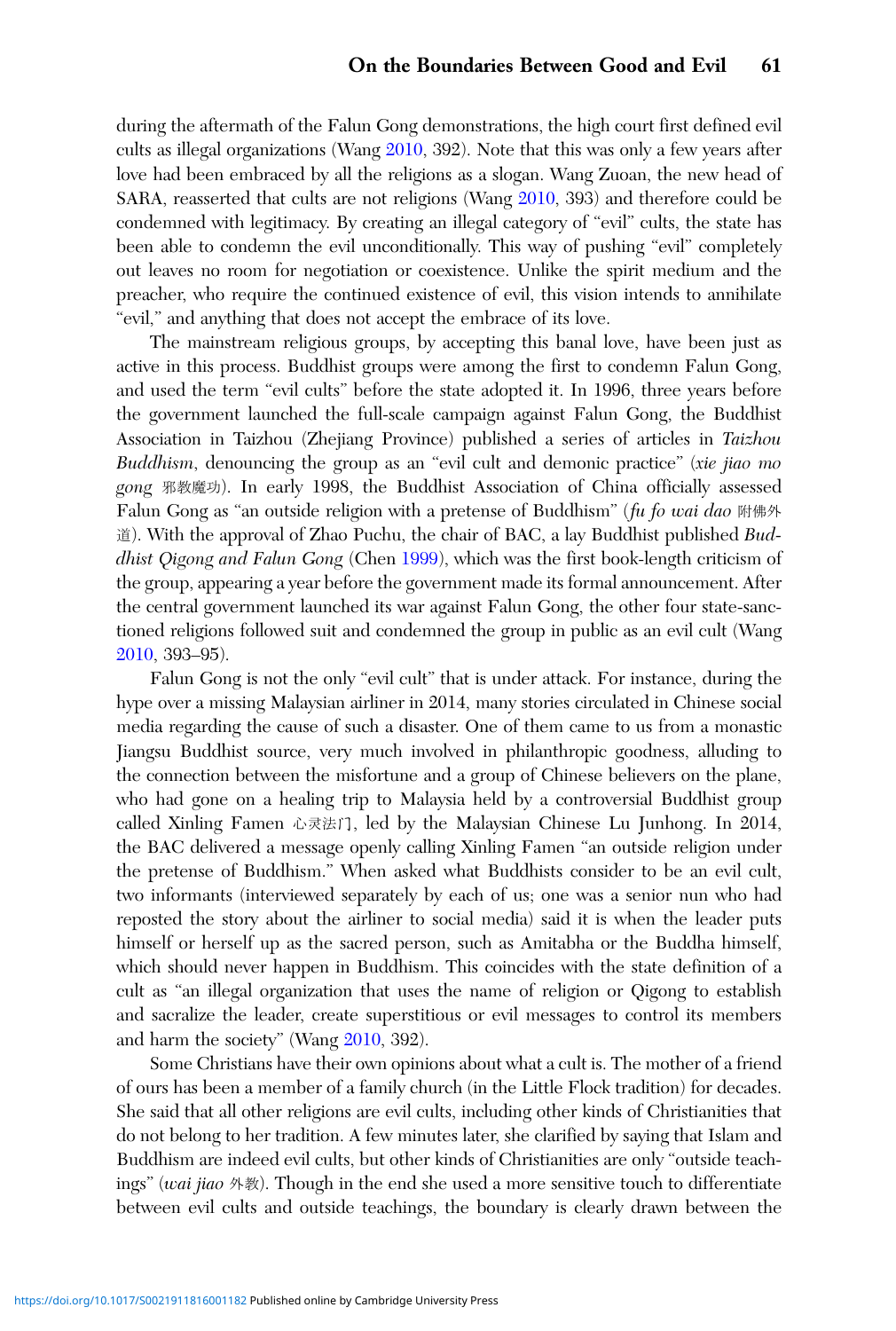"good" and "religion" on one side, and evil cults or outside teachings on the other. Many promoters of the ideals of big love and universal goodness are the very ones who also speak aggressively about evil. It seems that with the increasing emphasis on love by all the religions, the gap between good and evil is all the more insurmountable.

Love—the ultimate good and the positive energy—has been embraced by religious groups, the government, and nongovernmental sectors as an all-encompassing and universal value that should appeal to all. When religious groups reach out to nondevotees with their messages of charity and philanthropy, when the state demands religions and its people to show more love toward it and toward one another, and when nongovernmental organizations ask for loving hearts to contribute to the less fortunate of society, helpless animals, and innocent nature, love transcends all boundaries. It is the most powerful discourse and denies refusal. After all, what else except absolute evil rejects such love? Such an evil can only be exterminated. There is no room to tolerate any other visions of possible loves when love (of country, of religion, of humanity) is unbounded and equal for all, everywhere, when it is reduced to banal repetitions of stock phrases. It hardly matters whether such repetitions are done sincerely or cynically; the implications of the discursive world are the same either way.

The world of the spirit medium imagines a localized network for which he can channel and control the inevitable forces of evil. The True Jesus followers instead imagine an embattled island of goodness defined against the evil that pushes against its barricades. For banal goodness, however, there are no acceptable boundaries; society is global and offers no resistance to its continual expansion. When this fantasy is challenged, however, the evil of refusal is absolute unless it can be obliterated—overtaken by love. Such a vision of goodness absorbs or annihilates difference but does not tolerate it. The banal good is not only without content; it also destroys.

That is, by attempting to transcend boundaries, the banal goodness of universal love creates even more boundaries. In Civilization and Its Discontents, Freud ([1962,](#page-18-0) 49) reminds us that "a love that does not discriminate seems to me to forfeit a part of its own value by doing an injustice to its object; and secondly, not all men are worthy of love." In other words, universal love is no longer love. Freud continues, "It is always possible to find together a considerable number of people in love, so long as there are other people left over to receive the manifestations of their aggressiveness" (61). This further points to the dangerous, hegemonic, and even violent aspect of banal love, just as we saw above in the cases where simultaneous emphases on love and the relentless (sometimes violent) condemnation of evil coexist in the same religious and government bodies. A love-filled world traps us in the goodness that has no room for evil, and where evil must thus be permanently destroyed. This most "modern" of outlooks may thus be the one least able to accept the existence of evil, and thus of genuine difference.

#### CONCLUDING THOUGHTS

All three cases are inseparable from the experiences of people in southern Jiangsu, who live in a strongly market-oriented and consumerist economy, surrounded by a highly urbanized environment, and tied to global media trends. All of them call on ideas with very long histories in China (animal spirits, ghosts, evil cults), but understood only in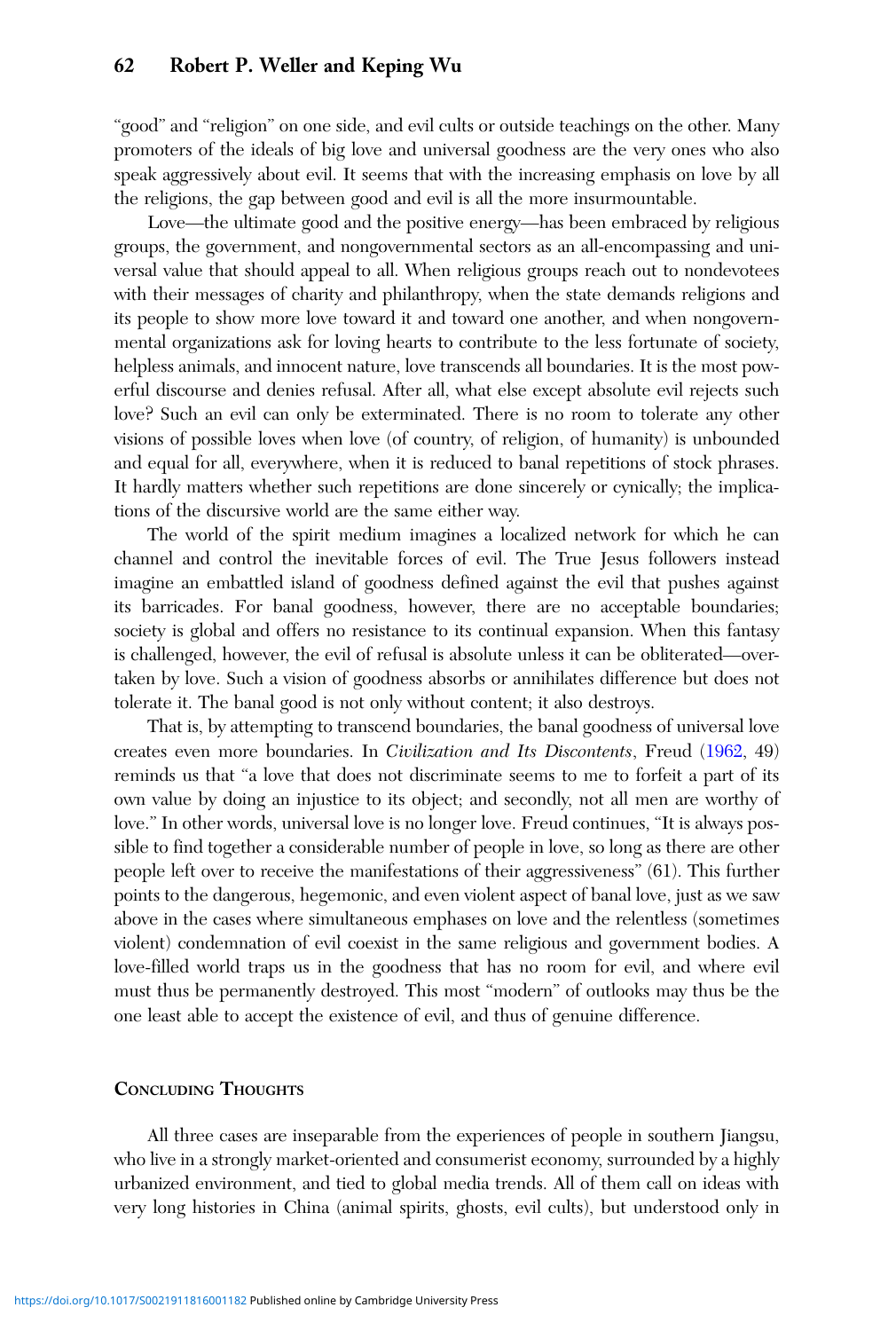relation to contemporary events. That is, none of our cases pits tradition against modernity. All three goods and evils make sense of the contemporary world through available resources, but they do so differently.

The spirit medium Chen is a literal mediator—between humans and spirits of course, but more importantly between good and evil. He stands at the crossroads, not just channeling the power of gods to control "evil things," but also making offerings to the goddess at the heart of evil. Great power of any kind has the potential for both good and evil; it is frightening. In this image of good and evil, the boundary between them is ambiguous and shifting. Evil here appears as the self-maximizing individual, both in the image of the cultivating monkey demon and of the "dark loans" one could get at Shangfang Mountain. Yet, as we have argued, this is not the critique of the market that Taussig ([1980\)](#page-19-0) sees in Colombian devil worship, especially in this region with many centuries of a thriving commodity economy.

The medium's boundary is not stark or absolute, but negotiable and blurred. The goal is not to demolish evil forever, but to make one's peace with its necessity. It is a rejection of the banal love story, or at least a complete alternative to it, because it recognizes the need to deal with evil daily, to respect its strength while keeping it under control. By the same token, we might say that evil also keeps the good in check, never allowing the possibility that it could become a total world of goodness, in which the good can only be banal because it has no more evil. In this view, the past is not more moral than the present, and evil is not less moral than the forces harnessing it.

The True Jesus preacher, on the other hand, is not so much mediating as differentiating. For her, as for many in her congregation, the demarcation and separation from evil is a daily necessity. The battle against evil allows them to integrate internally, both as individuals and as a group. This is, however, also what makes the state nervous about them. The state and the Three Self Protestant movement it sponsors want to rid Chinese Christians of denominations and unite them under the big banner of love theology. It is the battle against evil that marks the True Jesus Church's separateness from "outside religions," including other Christians. Recall that the ghosts were not so much trying to attack Liu's Christianity as her conversion to True Jesus practices. Had they been victorious, she would still be a Presbyterian.

The True Jesus Church differentiates from evil by constantly recognizing it; evil can never be denied or ignored. For them good and evil remain connected, although in a very different way from the spirit medium group. The ambiguous boundary in Chen's practice is here instead a sharply drawn divide, which must constantly be faced. This resonates with some other Christian cases, for instance as Harris [\(2006](#page-19-0)) reports from highland Bolivia, where converts live in fear of vengeance from the ancestors they no longer worship. By remaining in sight, these dangerous outside forces allow the group to define itself clearly. Liu and her True Jesus followers demarcate the boundary; they probe it, actively feel its presence, and reinforce it constantly. To a certain degree, parallels can be found in some underground churches' attitude toward the Chinese state, which for them constitutes the evil. The existence of evil is necessary for the groups' legitimacy as the truer church, in contrast to the state-sanctioned church. Again, the evil defines the good. One cannot make a moral decision without consideration of evil.

Only the discourse of banal love makes no direct mention of evil—there appears to be no boundary at all, just the endless expanse of banal love. This infinite love without evil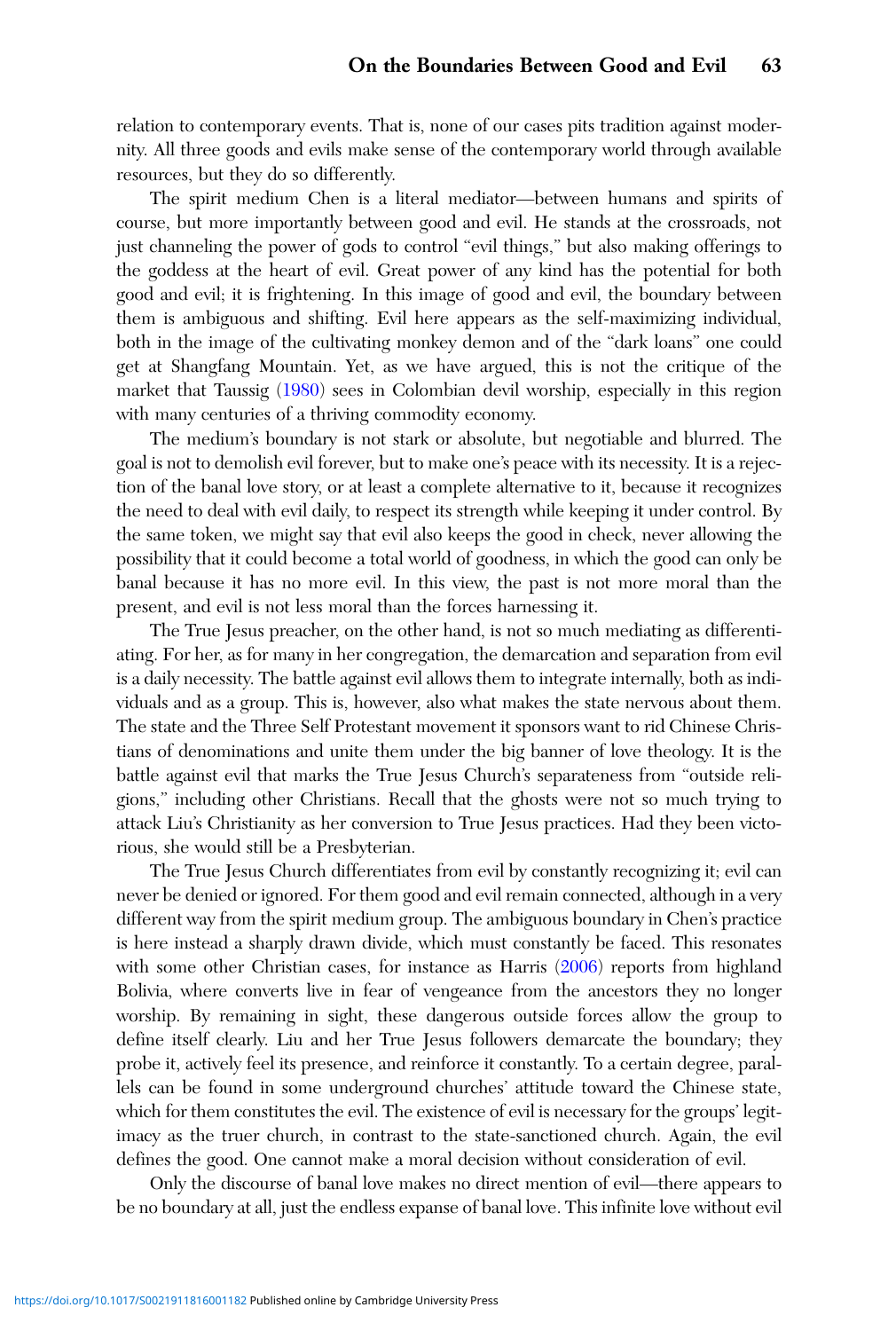may be the result of two interrelated processes. One is the post-Enlightenment rise of the idea that human beings are autonomous individuals, each equal to the other and thus fundamentally identical to each other. Differences become irrelevant or private. These ideas evolved toward a concept of universal philanthropy, especially during the paleo-liberal heyday of the laissez-faire nineteenth century. During this period, many North American and European Christian congregations undertook broad charitable projects for the first time, and we saw the beginnings of international NGOs like the Red Cross, which are now so important. This shift from private charity (love of one's own neighbors or social groups) to public philanthropy (love for all mankind) has happened in China as well, especially beginning in the 1990s. It is no coincidence that the newly expanded role for charity correlates with the state's step back from total welfare responsibility, and with its broadened discourse of love.<sup>15</sup> The expansion of charity has encouraged a love for all under an umbrella of goodness so universal that it leaves no room for genuine otherness, for the evil that cannot be loved.

The second process is the Chinese state's post-Reform need to find a discursive field that everyone can share. "Love" and "goodness" are ideal for this, especially when they become reduced to formulas so empty that everyone can repeat them while papering over their real differences. For instance, we asked a focus group of religious leaders whether the "good" that each of them pursued was the same as the others. This was initially greeted with bafflement—of course it was the same, good is good. But when we asked more specifically whether the Christians thought releasing captive animals counted as doing good, or asked Buddhists whether saving souls counted as good, our informants quickly parted ways. Slogans like "love the country, love the religion," endlessly repeated, make everyone sound the same, but cover over their very real differences. This is the banality of good: a good without evil, a good reduced to endless reiterations of a few stock phrases.

As we have discussed, though, evil still lurks unseen in the gaps left by this discourse of banal love, even if religious leaders are simply repeating this discourse to curry political favor. Perhaps Freud was right that the bigger the embrace of universal love, the greater the potential for hate of that which stands beyond its grasp. That is probably why the Chinese state has recently become ever more strident in attacking terrorism or cults, while pouring out love through constant morality campaigns. Here there is no way to cross the boundary, no way to build a bridge. It is as if the pathway between good and evil—so vital, in different ways, to the spirit medium and the preacher—had become blocked. The invisible boundary of love is absolute exactly because it is denied: we love each other and bomb the terrorists; religions do "good" and annihilate "evil cults."

These cases show the incompleteness of the post-Enlightenment project of boundaryless equality.<sup>16</sup> In part, boundaries show up after all, but in an insidious way because this image can no longer connect to what is on the other side of the boundary. Just as importantly, that project is challenged and supplemented in contemporary China by fundamentally different ways of thinking about the boundary itself: the ambiguous and

<sup>&</sup>lt;sup>15</sup>This is the topic of a book currently in the prepublication process at Cambridge University Press, written by C. Julia Huang and the authors of this article, with Lizhu Fan. It is tentatively titled The Social Life of Goodness: Religious Philanthropy in Chinese Societies.<br><sup>16</sup>We are drawing here in part on the analysis in Seligman and Weller ([2012\)](#page-19-0).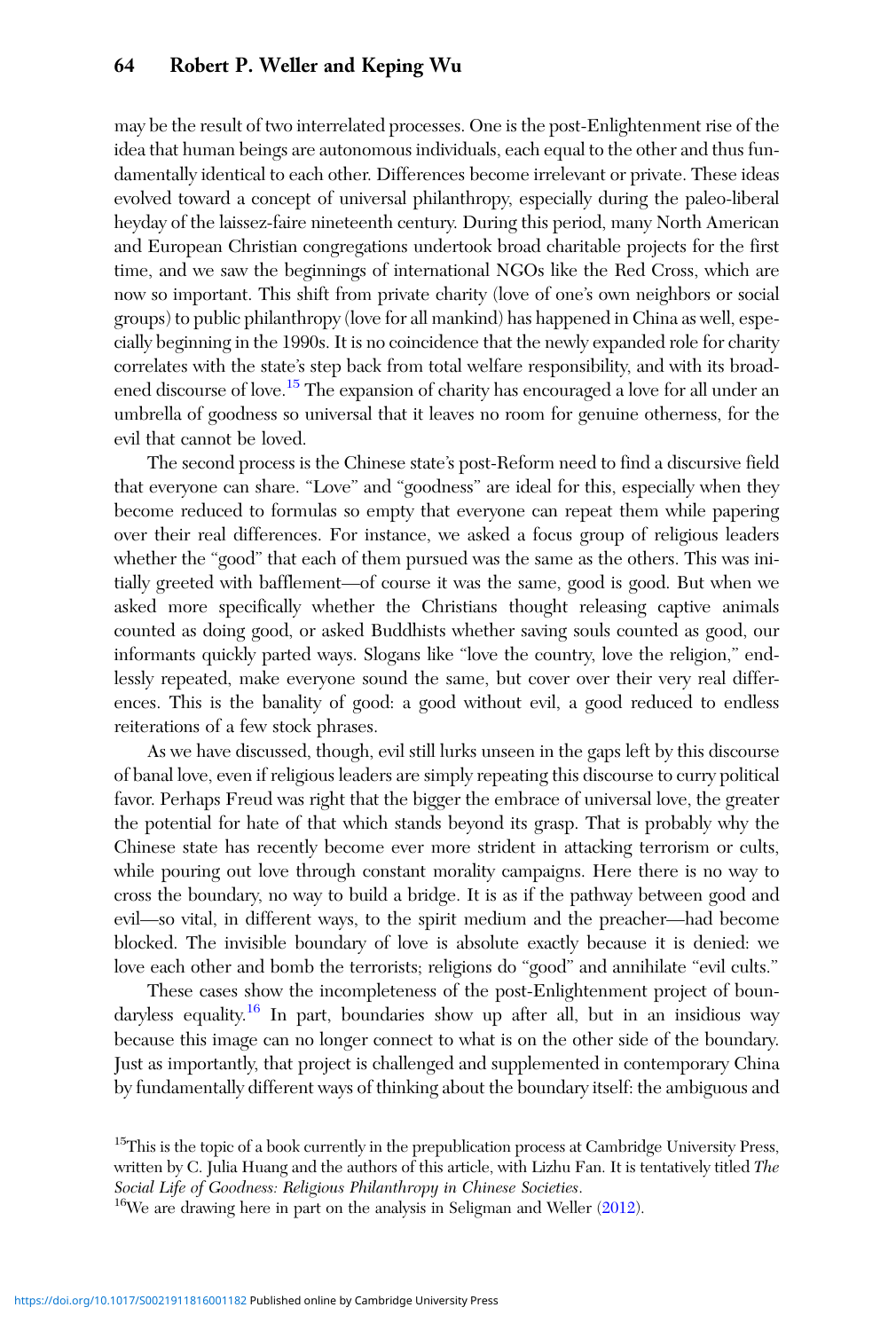<span id="page-18-0"></span>mediated boundary of Chen's monkey demon, and the defining difference of Liu's ghosts. Both of these offer alternatives to the absolute rift between good and evil that the dominant narrative suggests. We cannot reduce morality to a simple function of political economy, since here we have people in largely similar positions drawing on different moralities.<sup>17</sup> Our cases demonstrate a continuation of multiple moral possibilities instead of the hegemony of just one. These potentially alternative moralities, as the monkey demon said, are "only a little bit weaker" than the dominant discourse, and show every sign of staying around to fight again. Allowing room for evil may be the only way to be moral.

#### Acknowledgments

We are grateful to the anthropologists Bai Li and Yang Der-Ruey for their help making fieldwork connections. We also want to thank participants in sessions at the American Anthropological Association meetings and at Harvard University's Fairbank Center for their helpful feedback. We are especially grateful to Charles Lindholm, Joel Robbins, and several anonymous readers for their very generous comments on earlier drafts. Finally, we thank the Harvard-Yenching Institute, whose fellowship to Keping Wu allowed us to collaborate on the writing in person.

#### List of References

- ARENDT, HANNAH. 2006. Eichmann in Jerusalem: A Report on the Banality of Evil. New York: Penguin Classics.
- CHANGZHOU SHI WENMING BAN <sup>常</sup>州市文明办 [CHANGZHOU CITY CIVILIZATION OFFICE]. 2013. Daode gushi (er) 道德故事(二) [Morality stories, vol. 2]. Changzhou: n.p.
- CHEN, XINGQIAO 陈星桥. 1999. Fojiao Qigong yu Falun Gong <sup>佛</sup>教气功与法轮<sup>功</sup> [Buddhist Qigong and Falun Gong]. Beijing: Zongjiao wenhua chubanshe.
- CLOUGH, PAUL, and JON P. MITCHELL, eds. 2001. Powers of Good and Evil: Social Transformation and Popular Belief. New York: Berghahn Books.
- DOUGLAS, MARY. 1966. Purity and Danger: Concepts of Pollution and Taboo. London: Routledge & Kegan Paul.
- FEI XIAOTONG. 1992. From the Soil: The Foundations of Chinese Society. Translated by Gary G. Hamilton and Wang Zheng. Berkeley: University of California Press.
- FREUD, SIGMUND. 1962. Civilization and Its Discontents. Translated by James Strachey. New York: W.W. Norton.
- GESCHIERE, PETER. 1997. The Modernity of Witchcraft: Politics and the Occult in Postcolonial Africa. Charlottesville: University of Virginia Press.
- GUO, QITAO. 2003. Exorcism and Money: The Symbolic World of the Five-Fury Spirits in Late Imperial China. Berkeley: Institute of East Asian Studies.

<sup>17</sup>This is in contrast to the approach favored by many of the essays collected in Clough and Mitchell (2001).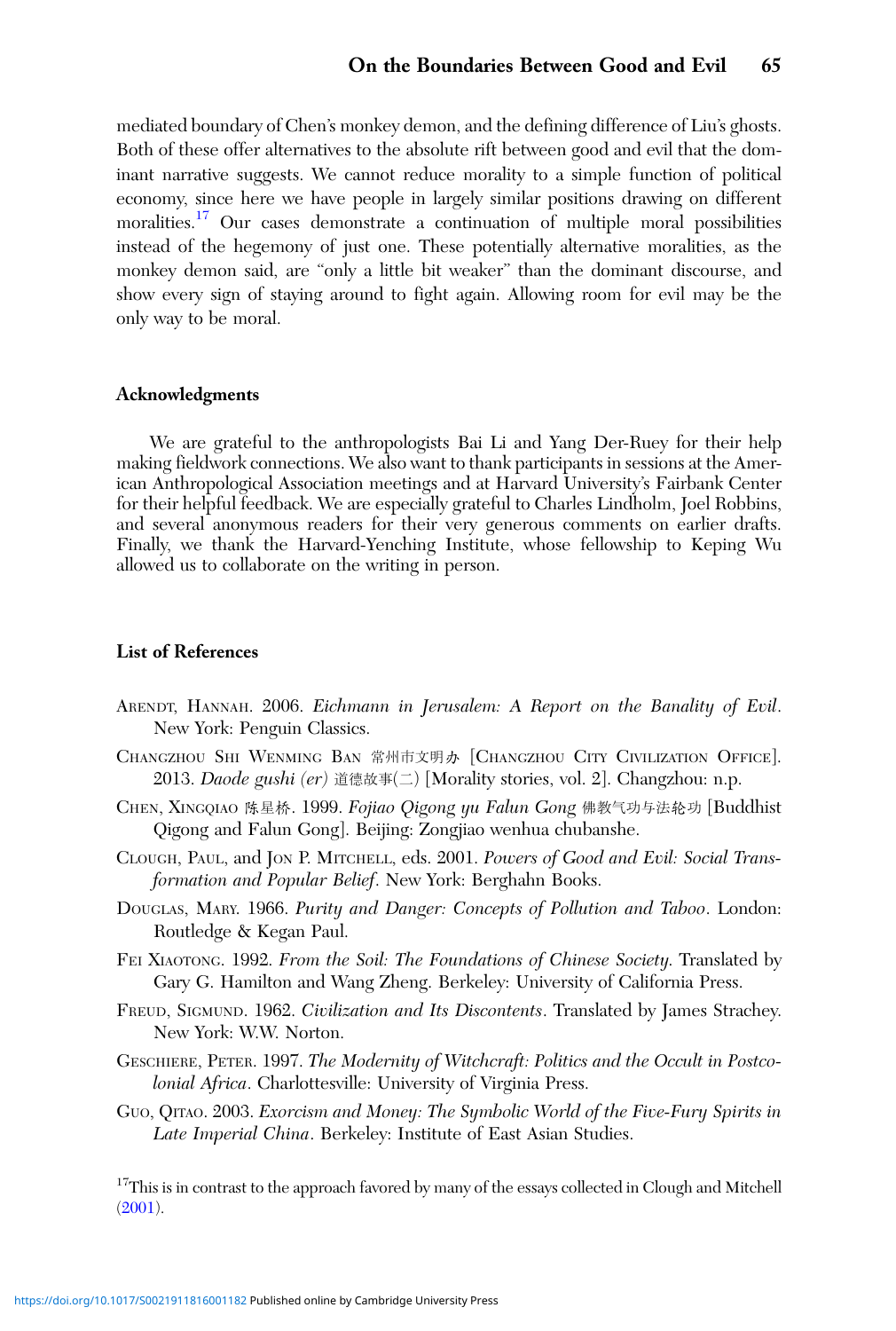- <span id="page-19-0"></span>HARRIS, OLIVIA. 2006. "The Eternal Return of Conversion: Christianity as a Contested Domain in Highland Bolivia." In The Anthropology of Christianity, ed. Fenella Cannell, 51–76. Durham, N.C.: Duke University Press.
- INOUYE, MELISSA. 2011. "Miraculous Mundane: The True Jesus Church and Chinese Christianity in the Twentieth Century." PhD diss., Harvard University.
- KANG, XIAOFEI. 2005. The Cult of the Fox: Power, Gender, and Popular Religion in Late Imperial and Modern China. New York: Columbia University Press.
- KUHN, PHILIP A. 1992. Soulstealers: The Chinese Sorcery Scare of 1768. Cambridge, Mass.: Harvard University Press.
- LAIDLAW, JAMES. 2014. The Subject of Virtue: An Anthropology of Ethics and Freedom. Cambridge: Cambridge University Press.
- LEE, HAIYAN. 2007. Revolution of the Heart: A Genealogy of Love in China, 1900–1950. Stanford, Calif.: Stanford University Press.
- LIAN, XI. 2010. Redeemed by Fire: The Rise of Popular Christianity in Modern China. New Haven, Conn.: Yale University Press.
- MACFARLANE, ALAN. 1985. "The Root of All Evil." In The Anthropology of Evil, ed. David Parkin, 57–76. Oxford: Blackwell.
- MEYER, BIRGIT. 1999. Translating the Devil: Religion and Modernity among the Ewe in Ghana. Trenton, N.J.: Africa World Press.
- OTTO, RUDOLF. 1958. The Idea of the Holy. Translated by John W. Harvey. 2nd ed. New York: Oxford University Press.
- PUETT, MICHAEL. 2010. "Ritualization as Domestication: Ritual Theory from Classical China." In Ritual Dynamics and the Science of Ritual, Vol. 1: Grammars and Morphologies of Ritual Practices in Asia, ed. Axel Michaels, 365–76. Wiesbaden: Harrassowitz Verlag.
- ROBBINS, JOEL. 2004. Becoming Sinners: Christianity and Moral Torment in a Papua New Guinea Society. Berkeley: University of California Press.
- ——. 2007. "Between Reproduction and Freedom: Morality, Value, and Radical Cultural Change." Ethnos 72(3):293–314.
- SELIGMAN, ADAM B., and ROBERT P. WELLER. 2012. Rethinking Pluralism: Ritual, Experience, and Ambiguity. New York: Oxford University Press.
- SHAHAR, MEIR. 1992. "The Lingyin Si Monkey Disciples and the Origins of Sun Wukong." Harvard Journal of Asiatic Studies 52(1):193–224.
- SHAHAR, MEIR, and ROBERT P. WELLER. 1996. Unruly Gods: Divinity and Society in China. Honolulu: University of Hawai'i Press.
- SZONYI, MICHAEL. 1997. "The Illusion of Standardizing the Gods: The Cult of the Five Emperors in Late Imperial China." Journal of Asian Studies 56(1):113–35.
- TAUSSIG, MICHAEL T. 1980. The Devil and Commodity Fetishism in South America. Chapel Hill: University of North Carolina Press.
- VON GLAHN, RICHARD. 2004. The Sinister Way: The Divine and the Demonic in Chinese Religious Culture. Berkeley: University of California Press.
- WANG ZUOAN 王作安. 2010. Zhongguo zongjiao wenti he zongjiao zhengce 中国宗教问题和宗 教政策 [Religious problems and religious policies in China]. Beijing: Religious Culture Publishing House.
- WELLER, ROBERT P. 1994. Resistance, Chaos, and Control in China: Taiping Rebels, Taiwanese Ghosts, and Tiananmen. Seattle: University of Washington Press.
- WIELANDER, GERDA. 2013. Christian Values in Communist China. New York: Routledge.